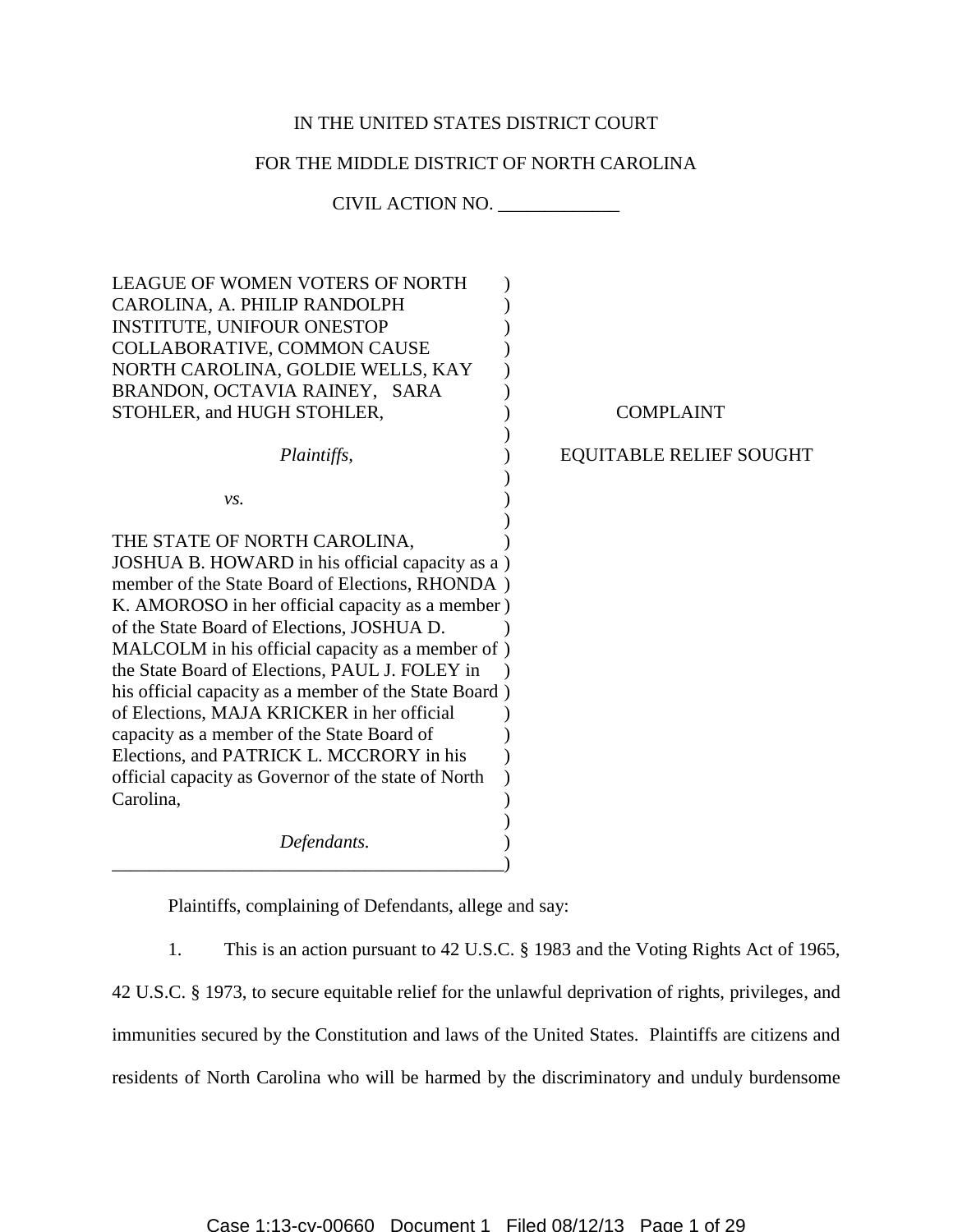changes to North Carolina election laws encoded in the newly-enacted Voter Information Verification ACT (VIVA), including reductions in early voting, the elimination of same-day registration, and a prohibition on the counting of "out of precinct" provisional ballots. The organizational Plaintiffs are nonprofit, non-partisan groups who actively work to increase voter participation in North Carolina, and whose interests and resources will be directly harmed by these provisions. VIVA makes changes to North Carolina's election laws that will eliminate registration and voting opportunities relied on by hundreds of thousands of North Carolinians in recent elections, directly denying the franchise or otherwise unreasonably making it harder for many North Carolinians to vote. Moreover, these changes to North Carolina's election laws will result in longer lines throughout the remaining early voting period and on Election Day itself, further unduly burdening and denying the right to vote throughout North Carolina. As a result, Plaintiffs will be denied equal protection of the law and denied the equal right to vote, in violation of the equal protection clause of the United States Constitution. In particular, the effects of VIVA will be felt most keenly among African-American voters, causing them to have less opportunity than other members of the electorate to participate in the political process and to elect representatives of their choice. The result will be the denial or abridgement of the right of African Americans in North Carolina to vote in contravention of Section 2 of the Voting Rights Act. Plaintiffs request that this Honorable Court grant relief in the form of, *inter alia*, a declaratory judgment and preliminary and permanent injunctions preventing Defendants from implementing the challenged provisions of the statute.

### **JURISDICTION AND VENUE**

2. This Court has jurisdiction over this action pursuant to 28 U.S.C. §§ 1331, 1343(a)(3), and 1357; and 42 U.S.C. §§ 1983 and 1988.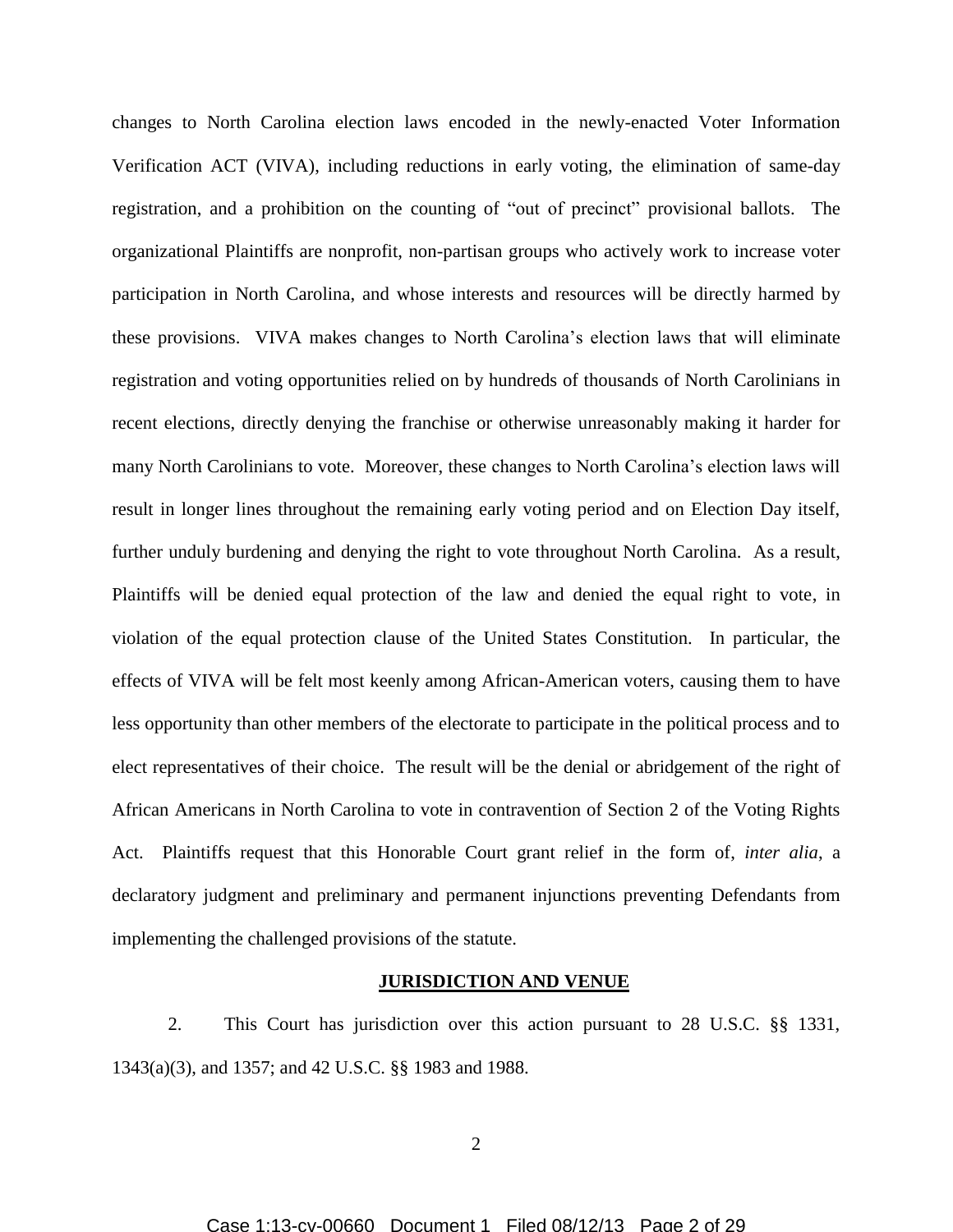3. This Court has authority to issue declaratory and injunctive relief pursuant to 28 U.S.C. §§ 2201 and 2202.

4. Venue in this district is proper pursuant to 28 U.S.C. § 1391(b).

# **PARTIES**

5. Plaintiff LEAGUE OF WOMEN VOTERS OF NORTH CAROLINA (LWVNC) is a nonpartisan community-based organization, formed in 1920, immediately after the enactment of the Nineteenth Amendment to the U.S. Constitution granting women's suffrage. The LWVNC is dedicated to encouraging its members and the people of North Carolina to exercise their right to vote as protected by the U.S. Constitution and the Voting Rights Act of 1965. The mission of LWVNC is to promote political responsibility through informed and active participation in government and to act on selected governmental issues. The LWVNC impacts public policies, promotes citizen education, and makes democracy work by, among other things, removing unnecessary barriers to full participation in the electoral process. Currently LWVNC has 16 local leagues and over 972 members, each of whom, on information and belief, is a registered voter in North Carolina. LWVNC is affiliated with the League of Women Voters of the United States, which was also founded in 1920. LWVNC began as an organization focused on the needs of women and the training of women voters; it has evolved into an organization concerned with educating, advocating for, and empowering all North Carolinians. With members in almost every county in the state, the LWVNC's local leagues are engaged in numerous activities, including hosting public forums and open discussions on issues of importance to the community. Individual league members invest substantial time and effort in voter training and civic engagement activities, including voter registration and get-out-the-vote (GOTV) efforts, including during the early voting period. LWVNC has developed a First Time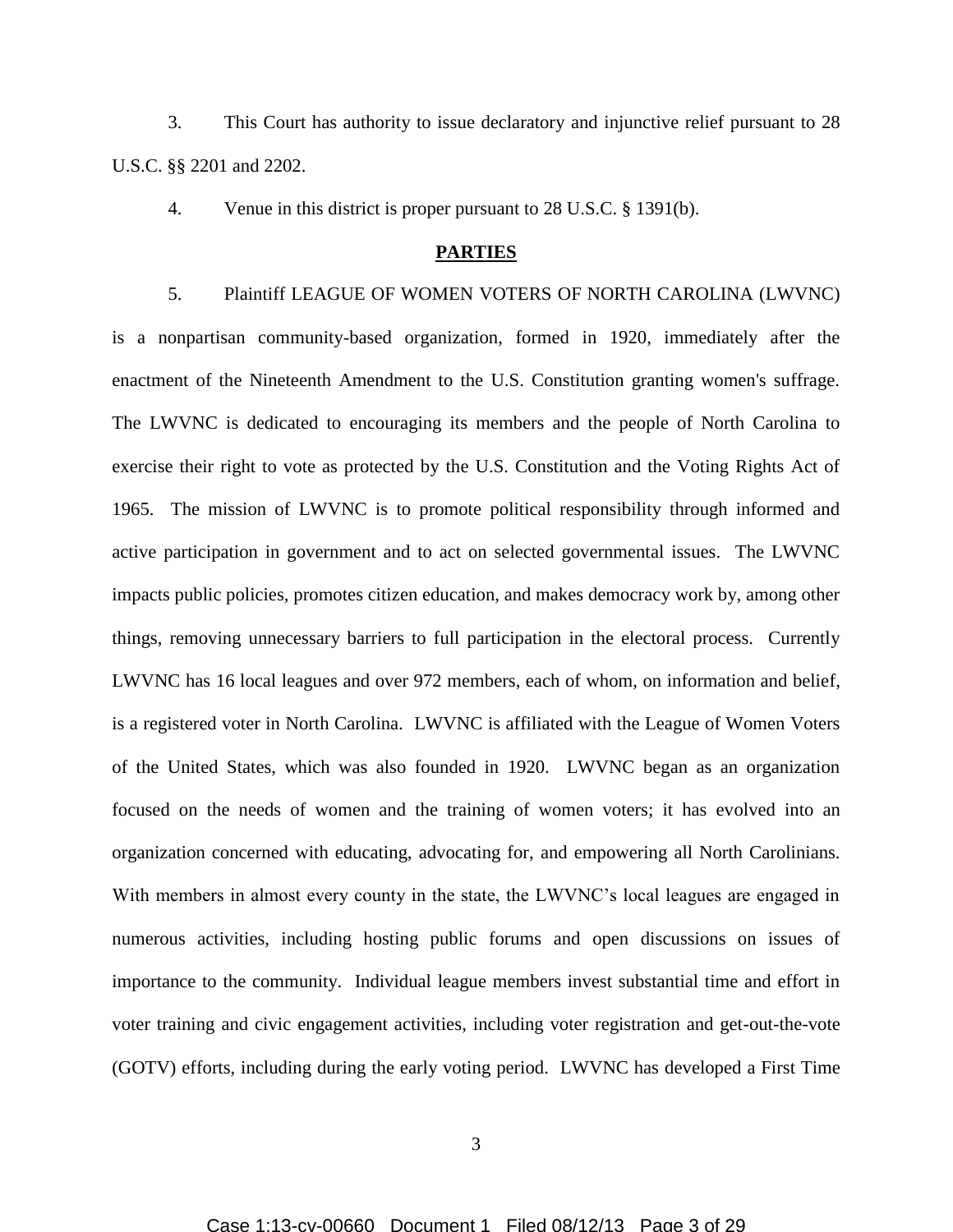Voter Engagement Program that partners with local election boards and schools to encourage young voters to register to vote. LWVNC also devotes substantial time and effort to ensuring that government at every level works as effectively and fairly as possible. This work involves continual attention to and advocacy concerning issues of transparency, a strong and diverse judiciary, and appropriate government oversight.

6. Plaintiff NORTH CAROLINA A. PHILIP RANDOLPH INSTITUTE (NC APRI) is the North Carolina division of the national A. Philip Randolph Institute, the senior constituency group of the AFL-CIO dedicated to advancing racial equality and economic justice. APRI grew out of the legacy of African-American trade unionists' advocacy for civil rights and the passage of the federal Voting Rights Act and continues to advocate for social, political and economic justice for all working Americans. NC APRI is a statewide organization with local chapters across the state. Its chapters are located in Durham, Greensboro, the Piedmont, Raleigh, Roanoke Rapids and Fayetteville. NC APRI has members who are registered voters across North Carolina. NC APRI works to increase access to the polls, voter registration and voter education, particularly among working class African Americans. It distributes nonpartisan voter guides and hosts phone banks to encourage voter participation. APRI also organizes transportation to the polls throughout the early voting period, concentrating its efforts in predominantly African-American neighborhoods, and encourages first-time registration during the early voting period using same-day registration. NC APRI engaged in these efforts in 36 North Carolina counties in 2012. In addition to its civic engagement efforts, NC APRI is involved in many other activities as well: the organization engages in significant labor and workers' rights organizing and support efforts across the state; works on community services programs such as closing the health disparity gaps between white and African-American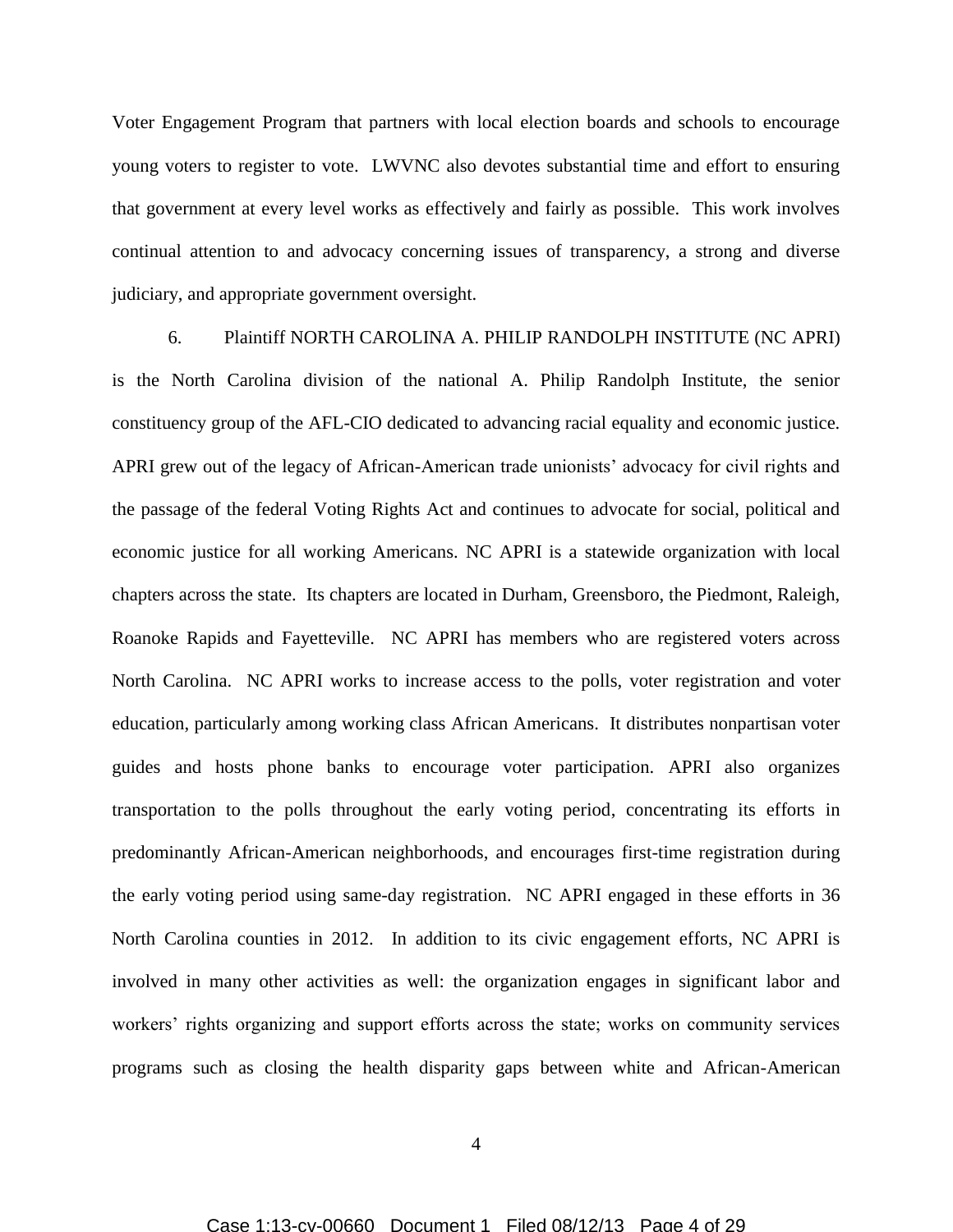communities; and runs a Feeding the Hungry initiative, which now feeds over 800 people per month, among other projects.

7. Plaintiff UNIFOUR ONESTOP COLLABORATIVE is a nonprofit, nonpartisan, advocacy and education organization headquartered in Conover, NC. Unifour OneStop Collaborative's mission is to promote educational achievement, social equality, and economic self-sufficiency among the underserved people of the Unifour Region and throughout North Carolina. Unifour OneStop Collaborative works to 1) increase voter participation; 2) increase understanding of best practices in voter participation field work; and 3) help politically marginalized citizens increase their civic engagement, hold their elected officials accountable to their communities, and achieve state-level reforms that benefit workers and disadvantaged communities. Unifour OneStop Collaborative works in 31 counties in North Carolina.

8. Plaintiff COMMON CAUSE NORTH CAROLINA (COMMON CAUSE NC) is a nonpartisan, nonprofit citizen's lobbying organization promoting open, honest and accountable government. Common Cause NC is a grassroots organization dedicated to restoring the core values of American democracy, reinventing an open, honest and accountable government that serves the public interest, and empowering ordinary people to make their voices heard in the political process. Common Cause NC is an affiliate of the national Common Cause organization, which was founded in 1970, and shares the same missions as the national Common Cause organization. In addition to lobbying for laws at the state level that would further its mission, Common Cause NC promotes civic engagement by devoting substantial time and effort to registration and GOTV efforts. In particular, in 2006, Common Cause NC started the Campus Outreach Project, which is designed to bolster civic engagement and awareness about important issues among students—especially problems caused by big money interests in politics—and then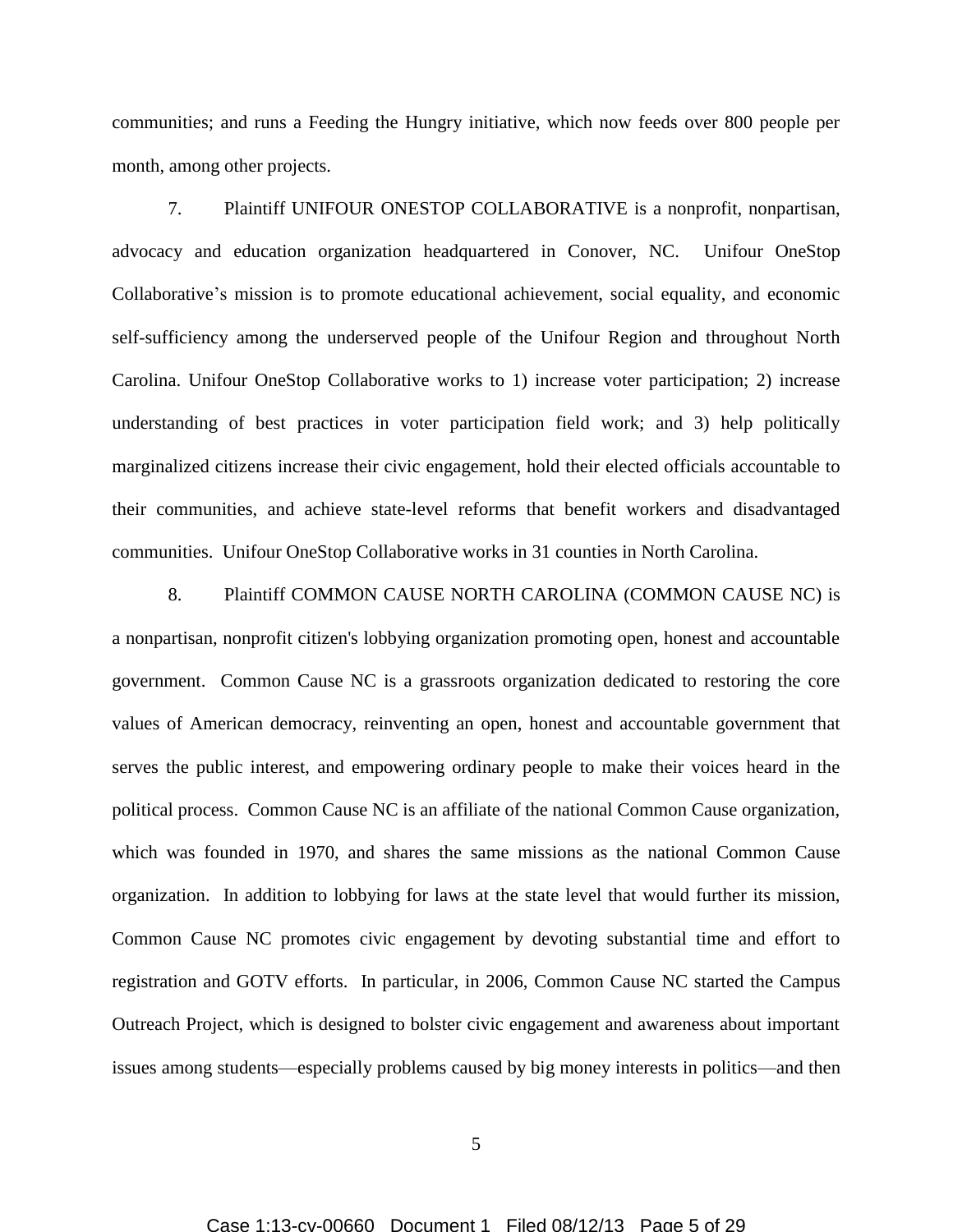converting that interest into action. Common Cause NC lobbied the North Carolina General Assembly for expanded early voting opportunities and the introduction of same-day registration.

9. The organizational Plaintiffs have standing to challenge VIVA, which eliminates registration and voting opportunities that have been used by hundreds of thousands of North Carolinians in recent elections and will thereby directly impair the organizational plaintiffs' mission of civic engagement. The law, which reduces early voting and ends same-day registration, will also make it substantially more difficult for the organizational Plaintiffs to engage in the GOTV and voter registration work that they perform in support of their civic engagement missions. The plaintiff organizations will be forced to expend even more attention and resources on voter registration and GOTV efforts in order to counteract the injuries inflicted by the law on the organizations' missions and their constituents. For example, the prohibition on same-day registration will force the organizational Plaintiffs to devote more resources to independent voter registration efforts before the close of voter registration 25 days prior to an election. The shorter early voting period will force the organizational Plaintiffs to devote more resources to GOTV efforts on the fewer remaining days of early voting and on Election Day itself. The result will be a drain on the organizational Plaintiffs' time and resources, which they will be forced to divert from their many other activities.

10. The organizational Plaintiffs also have associational standing because their members have standing to challenge the law. Several of the organizational Plaintiffs are membership organizations, and their members will be harmed by the restrictions on early voting, and the elimination of same-day registration and "out of precinct" provisional voting. These new laws will unduly burden the organizational Plaintiffs' members' ability to participate freely and equally in the political process and, in some cases, will deny the right to vote altogether.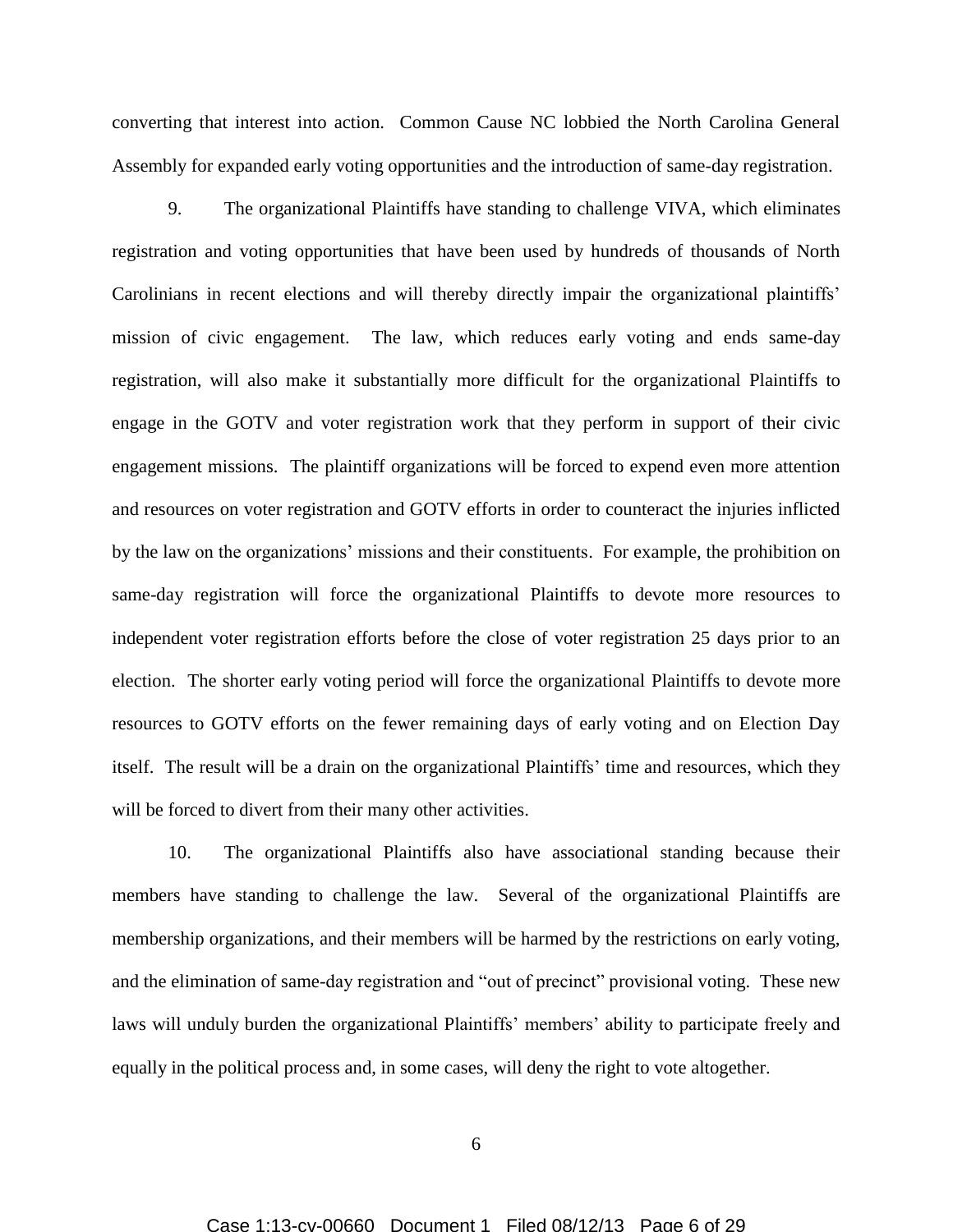11. Plaintiff GOLDIE WELLS is an African-American registered voter in Guilford County. She resides at 4203 Belfield Drive, Greensboro, NC 27405. She is a former member of the Greensboro City Council. She is active in civic engagement efforts in her community, the predominantly African-American community of Northeast Greensboro, including being a founding leader of the Greensboro Voter Alliance, whose mission is to register voters and encourage them to vote.

12. Plaintiff KAY BRANDON is an African-American registered voter in Guilford County. She resides at 1437 Old Hickory Drive, Greensboro, NC 27405. She is active in civic engagement efforts in her community, the predominantly African-American community of Northeast Greensboro, including participating in voter registration and GOTV work.

13. Plaintiff OCTAVIA RAINEY is an African-American registered voter in Wake County. She resides at 1516 E. Lane Street, Raleigh, NC 27610. She is an officer of Southeast Raleigh Community Association and active in voter registration and GOTV efforts.

14. Plaintiffs SARA STOHLER and HUGH STOHLER are white registered voters and residents of Wake County. They reside at 528 N. Bloodworth Street, Raleigh, NC 27604. They are active in their precinct and frequently use early voting because they work at the polls on Election Day.

15. The individual Plaintiffs have standing to bring this action because they are personally aggrieved in that they will have their rights burdened and infringed by the change in the early voting and registration laws in the state of North Carolina. The individual Plaintiffs have utilized in-person early voting and same-day registration, and have expended substantial efforts to encourage other voters to do the same. The challenged provisions of VIVA will eliminate modes of registration and voting relied on by the individual Plaintiffs in the past and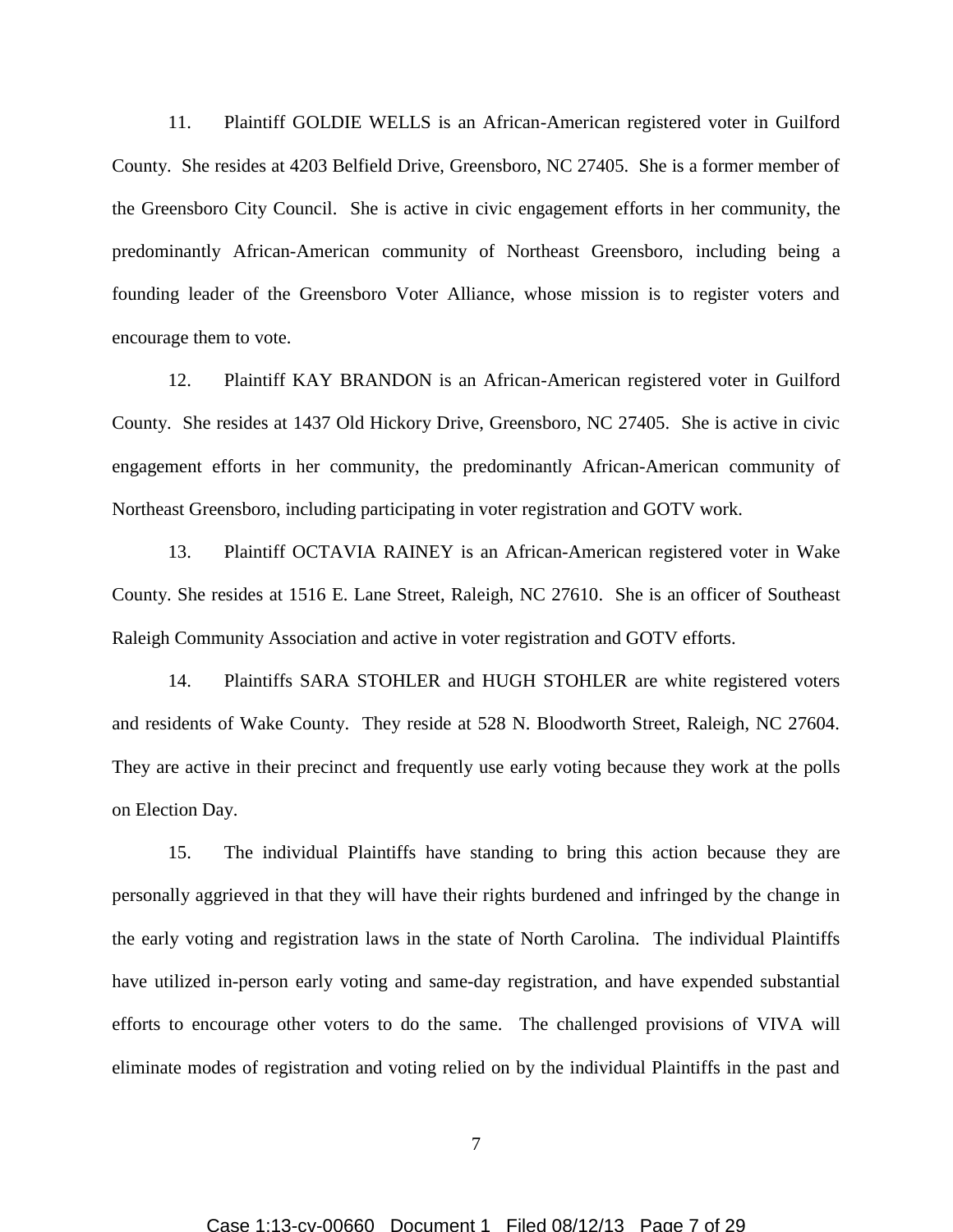will unduly burden the right to vote, causing substantial hardship to the individual Plaintiffs in both exercising their own right to vote and in their efforts to promote voter participation in future elections.

16. This action is brought timely, in that VIVA was signed on August 12, 2013. The provisions that are challenged in this complaint go into effect starting January 1, 2014, and will first affect early voting (beginning in April) for the primary election in May of 2014.

17. Defendant STATE OF NORTH CAROLINA is a sovereign state in the United States.

18. Defendant JOSHUA B. HOWARD is the chairman of the North Carolina State Board of Elections and is being sued in his official capacity as a member of the State Board of Elections, which is charged with administering the election laws of the state of North Carolina.

19. Defendant RHONDA K. AMOROSO is being sued in her official capacity as a member and secretary of the State Board of Elections, which is charged with administering the election laws of the state of North Carolina.

20. Defendant JOSHUA D. MALCOLM is being sued in his official capacity as a member of the State Board of Elections, which is charged with administering the election laws of the state of North Carolina.

21. Defendant PAUL J. FOLEY is being sued in his official capacity as a member of the State Board of Elections, which is charged with administering the election laws of the state of North Carolina.

22. Defendant MAJA KRICKER is being sued in her official capacity as a member of the State Board of Elections, which is charged with administering the election laws of the state of North Carolina.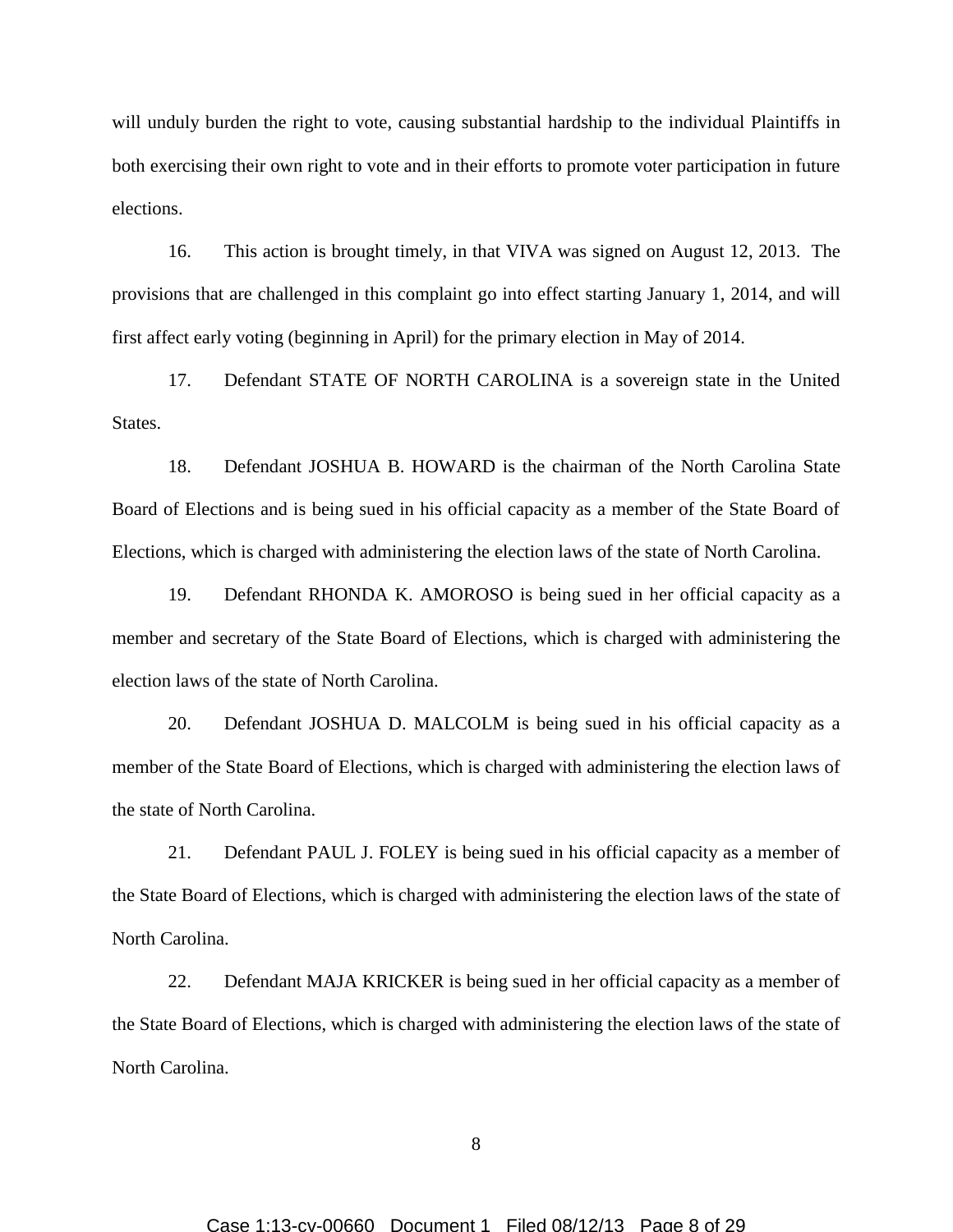23. Defendant PATRICK L. MCCRORY is being sued in his official capacity as Governor of the state of North Carolina.

# **FACTUAL ALLEGATIONS**

### **Early Voting in North Carolina 2000-2012**

24. Legislation that would enable counties to offer early voting opportunities to their residents was first enacted in 1999 and first utilized in the presidential general election of 2000.

25. The authority to determine the extent of early voting opportunities during the days allowed under the statute was delegated to the counties. Counties are required to have at least one early voting site but may have more. Since 2000, the number of early voting sites open on each day of early voting, across the state, has increased exponentially.

26. Prior to the enactment of VIVA, North Carolina election laws provided for seventeen (17) days of early voting—starting on the third Thursday before an election and ending on the Saturday before the election—and that had been the law since 2001.

27. North Carolinians utilize early voting opportunities to an overwhelming extent. In the November 2012 elections, more than 2.5 million ballots were cast during early voting more than half of all of the ballots cast in the election. In the November 2008 elections, approximately 2.4 million ballots were cast during early voting. North Carolinians have come to rely heavily on the opportunities the State used to provide for access to the ballot box.

28. Across the state, 366 sites accommodated early voting in the 2012 presidential general election. In the 2008 election, there were 368 early voting sites across the state.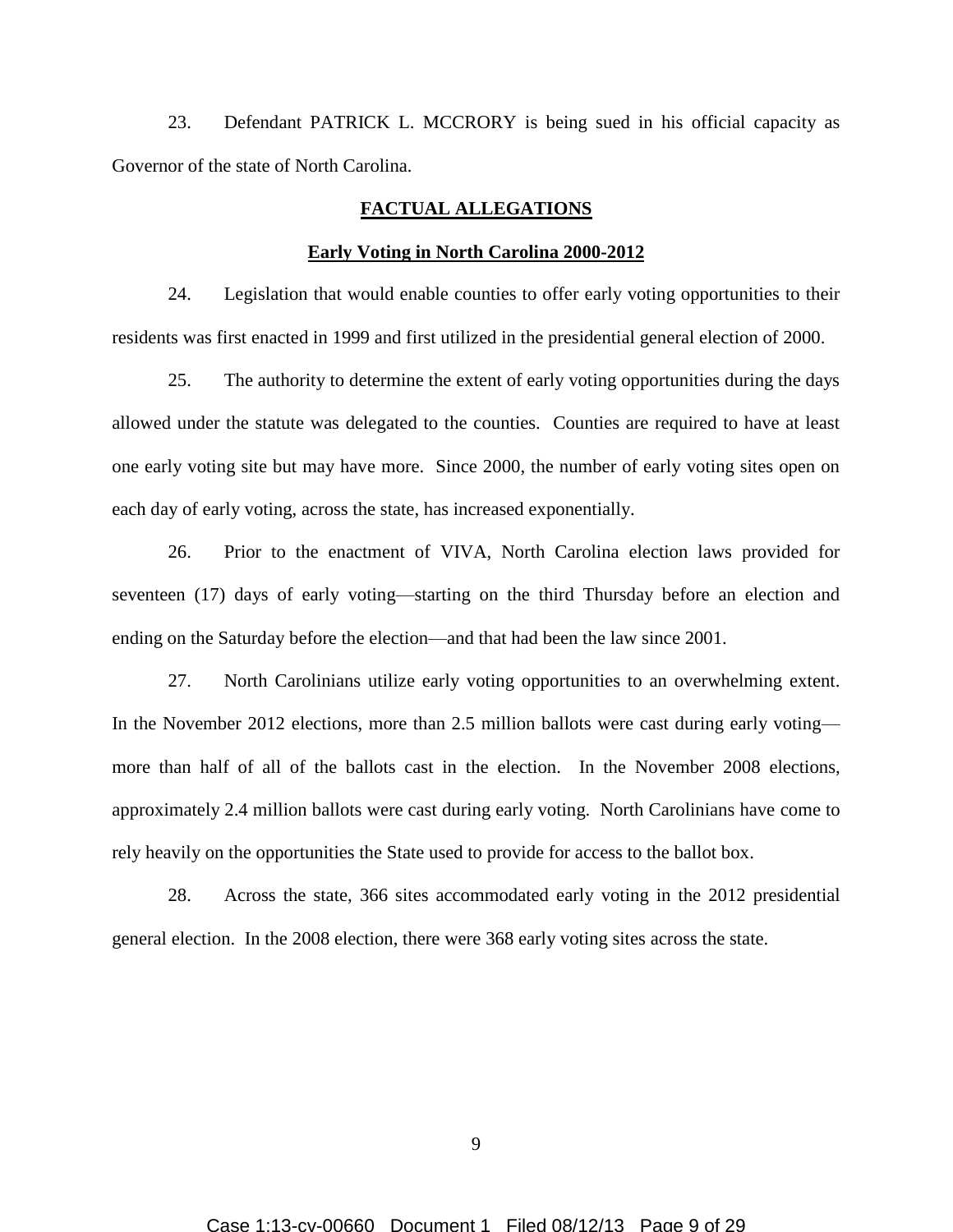29. Despite a 17-day early voting period and 366 early voting sites, North Carolina, on average, witnessed the tenth longest waiting times to vote out of all 50 states on Election Day in 2012.

30. Part 25 of VIVA cuts a full week off of the early voting period, including the first Sunday of early voting. This reduction in the early voting period will unduly burden the right to vote in at least two ways. First, it will eliminate early voting days during which 899,083 North Carolinians cast their ballots in the 2012 November general elections (or 19.96% of the entire electorate), directly depriving hundreds of thousands of voters an opportunity to vote .

31. Second, the inevitable result of eliminating seven days of early voting will be even longer lines and waiting times for all voters throughout the early voting period and on Election Day itself, unduly burdening the right to vote throughout the electorate and effectively denying the franchise to thousands of voters who are prevented or deterred from casting ballots. Part 33 of House Bill 589, however, eliminates the discretion of county boards of elections to direct polls to remain open an additional hour on Election Day.

32. Evidence from the 2012 presidential general election in Florida—where the state eliminated six days of the early voting period—demonstrates that reductions in the number of early voting days will result in dramatically longer lines on Election Day. With fewer opportunities to vote early, the number of individuals who voted early in Florida during the 2012 general election dropped by 10.7% in comparison to 2008. But even with fewer early voters, Florida experienced significantly more congestion during the early voting period. Because early voters were compressed into a shorter time frame, crowds were 50-100% greater during the 2012 general election early voting period in Florida, when compared to corresponding days during the 2008 general election. And, on Election Day itself, Florida experienced the longest average wait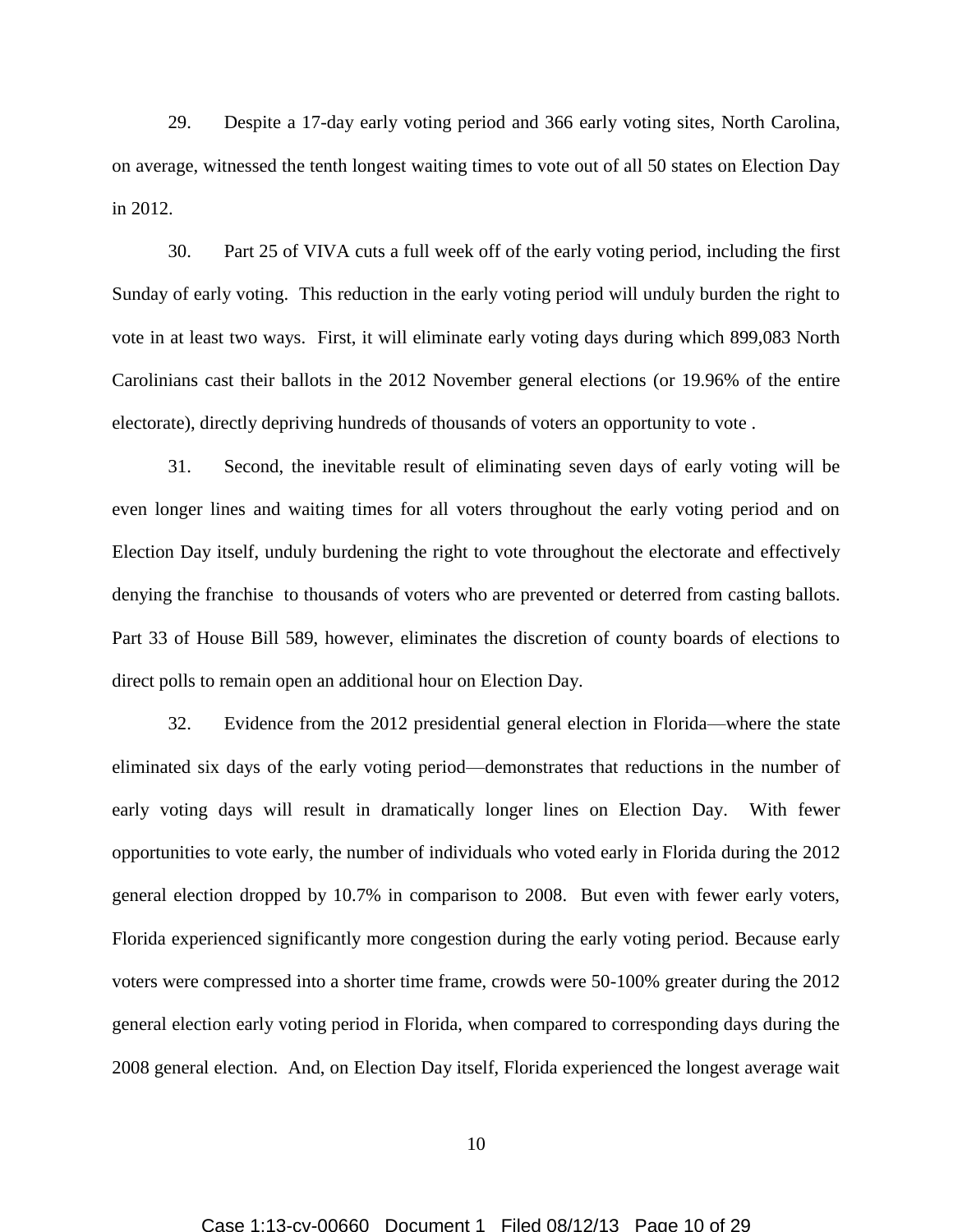times to vote of any state, with many voters casting ballots after midnight, and the last ballot cast nearly 8 hours after the polls closed. Waits were longest in predominantly minority communities. These undue burdens on the right to vote effectively deprived the franchise from hundreds of thousands of voters, with one study estimating that at least 201,000 voters gave up in frustration in the face of such long lines.

33. As was the case in Florida, the effects of reducing the number of early voting days will be felt disproportionately by minority voters and in precincts that serve predominantly minority voters. African-American voters disproportionately utilize early voting opportunities in North Carolina. In the 2012 general election, African-American voters made up 22.45% of registered voters and 23.08% of the actual (turned out) voters in that election, but cast at least 28.9% of ballots cast during the early voting period.

34. Moreover, at least 70.49% of African-American voters cast their ballot during early voting in the 2012 general election, as compared with 51.87% of white voters who cast their ballot during early voting for that election.

35. In the 2008 general election, African-American voters made up 21.69% of registered voters in the state and 22.32% of the actual (turned out) voters in that election but cast at least 28.52% of ballots cast during the early voting period.

36. Moreover, at least 70.92% of African-American voters cast their ballot during early voting in the 2008 general election, as compared with 50.95% of white voters who cast their ballots during early voting for that election.

37. During the first seven days of early voting in the 2012 November general elections, 296,093 African-American North Carolinians cast their ballots. At least 36.44% of all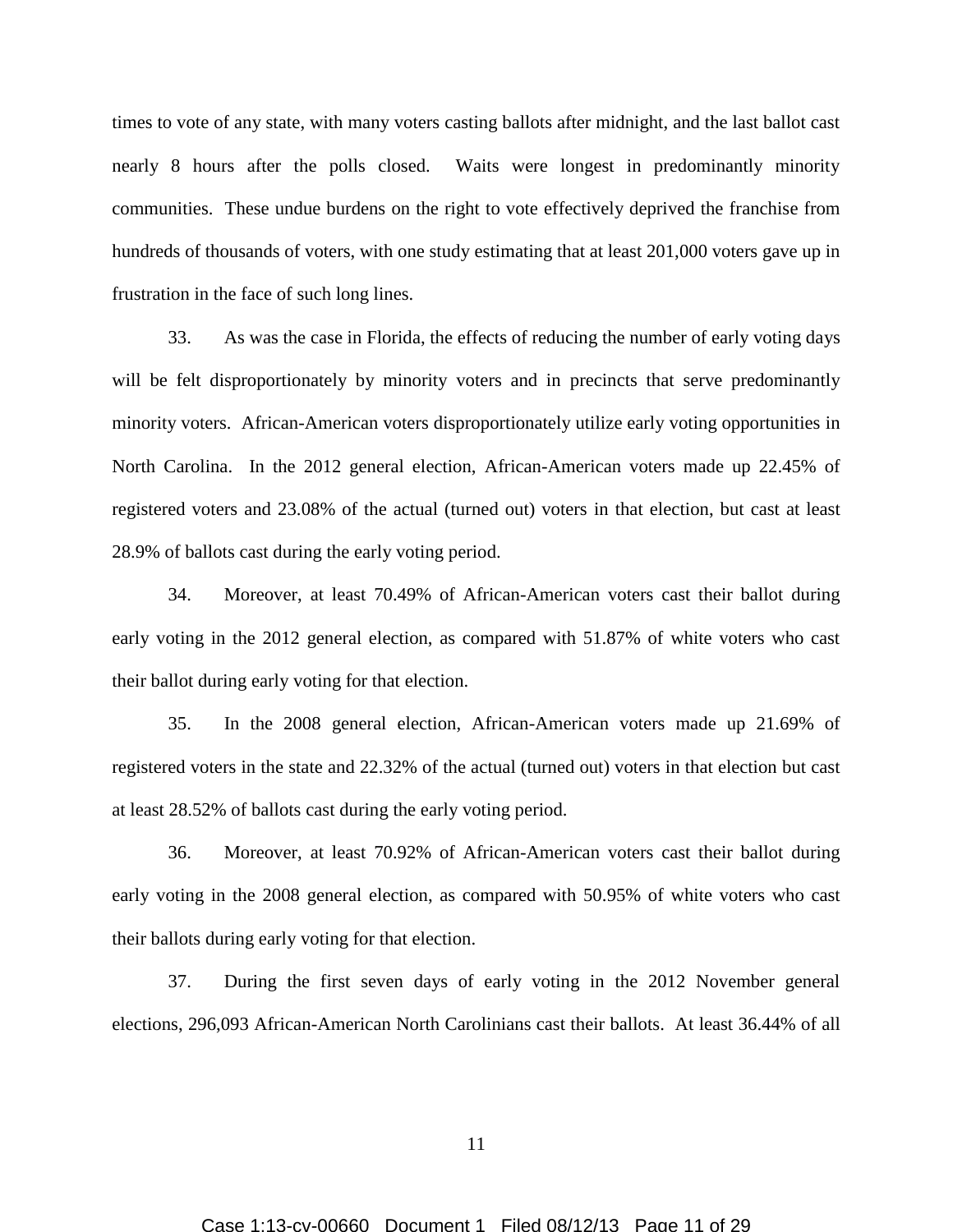the North Carolinians who voted during the first seven days of early voting that year were African American.

38. In early voting in the 2012 November general election, African-American voters demonstrated a pronounced peak in participation on the weekend, with white voters demonstrating a pronounced decline in participation on the weekends.

39. On the first Sunday of early voting in the 2012 November general election, African Americans cast 43.44% of all ballots cast, even though African-American voters constituted only 22.45% of the registered voters and 23.08% of the actual (turned out) voters in that election.

40. Many voters have a limited window of opportunity to go to the polls. For voters experiencing poverty, early voting significantly eases the burden of arranging transportation to the voting site, as well as providing flexibility in finding time to vote. Voters living in poverty often have limited access to transportation so a trip to a voting site may require time for a detour from their daily routes on public transportation or arranging a ride from a friend or relative. These voters are also more likely to have one or more hourly-wage jobs that do not allow workers enough time to go to the polls on Election Day or during common work hours generally. Those voters are frequently employed in jobs that do not allow any flexibility for stepping away to vote. Work, combined with childcare responsibilities, places great demands on voters living in poverty. Many such voters must vote early if they are to vote at all. The previous, seventeenday early voting period allowed significant flexibility for these voters to arrange transportation and time to vote.

41. Poverty in North Carolina is higher amongst African Americans due in part to discrimination in areas such as education, employment, housing, and health. Because of such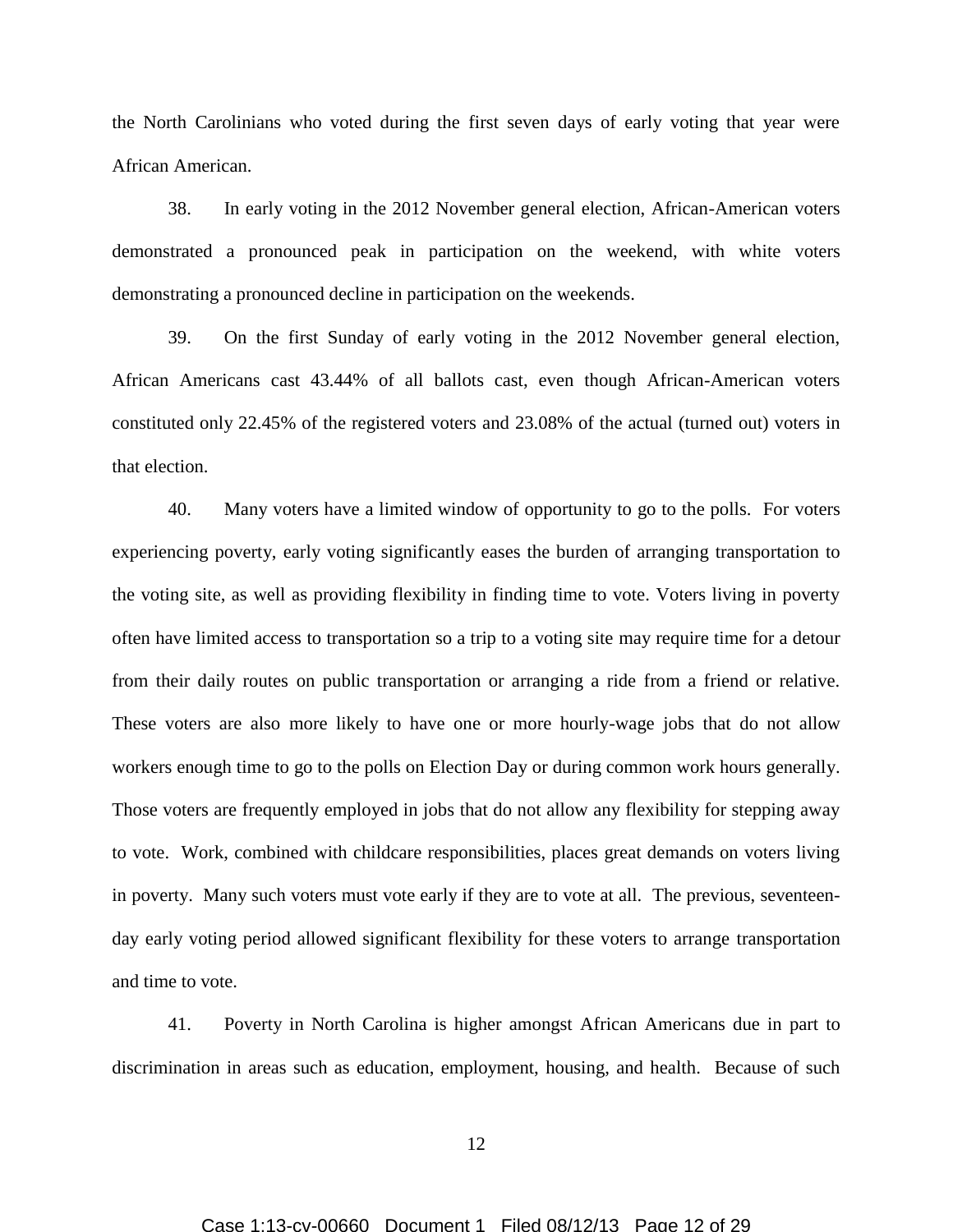inequalities, the reduction in early voting opportunities will have a disproportionate impact on African-American voters. In North Carolina, 28% of African Americans live in poverty according to the American Community Survey collected by the Census Bureau. Poverty is defined by the American Community Survey as income below a certain threshold based on the number of members of the household. In comparison, only 12.9% of whites live in poverty.

42. According to the 2010 American Community Survey data (5-year set), African Americans in North Carolina are 3.5 times more likely than whites to not own a vehicle. According to the survey, 4.14% of whites do not own a vehicle, but 14.35% of African Americans do not own a vehicle.

### **Same-Day Registration in North Carolina**

43. Legislation allowing for voters to register to vote during the early voting period, rather than only allowing them to vote if they were registered 25 days prior to the election, socalled "same-day registration" or "one-stop voting," was first introduced in 2003. It was enacted in 2007 and went into effect in the 2007 municipal elections. In 2008, same-day registration was first offered in statewide elections. Before that, voters had to be registered 25 days prior to election. The 2007 legislation had bipartisan support. At least five different safety features were incorporated into the 2007 legislation to ensure that the integrity of elections would be preserved while simultaneously making it easier for North Carolinians to exercise their constitutional right to vote.

44. Turnout in North Carolina elections has substantially and impressively increased since the implementation of same-day registration. In the 2004 November general election, prior to the introduction of same-day registration, only 64.26% of registered voters actually cast a ballot, and only 54.78% of voters eligible by age cast a ballot. In the 2008 November general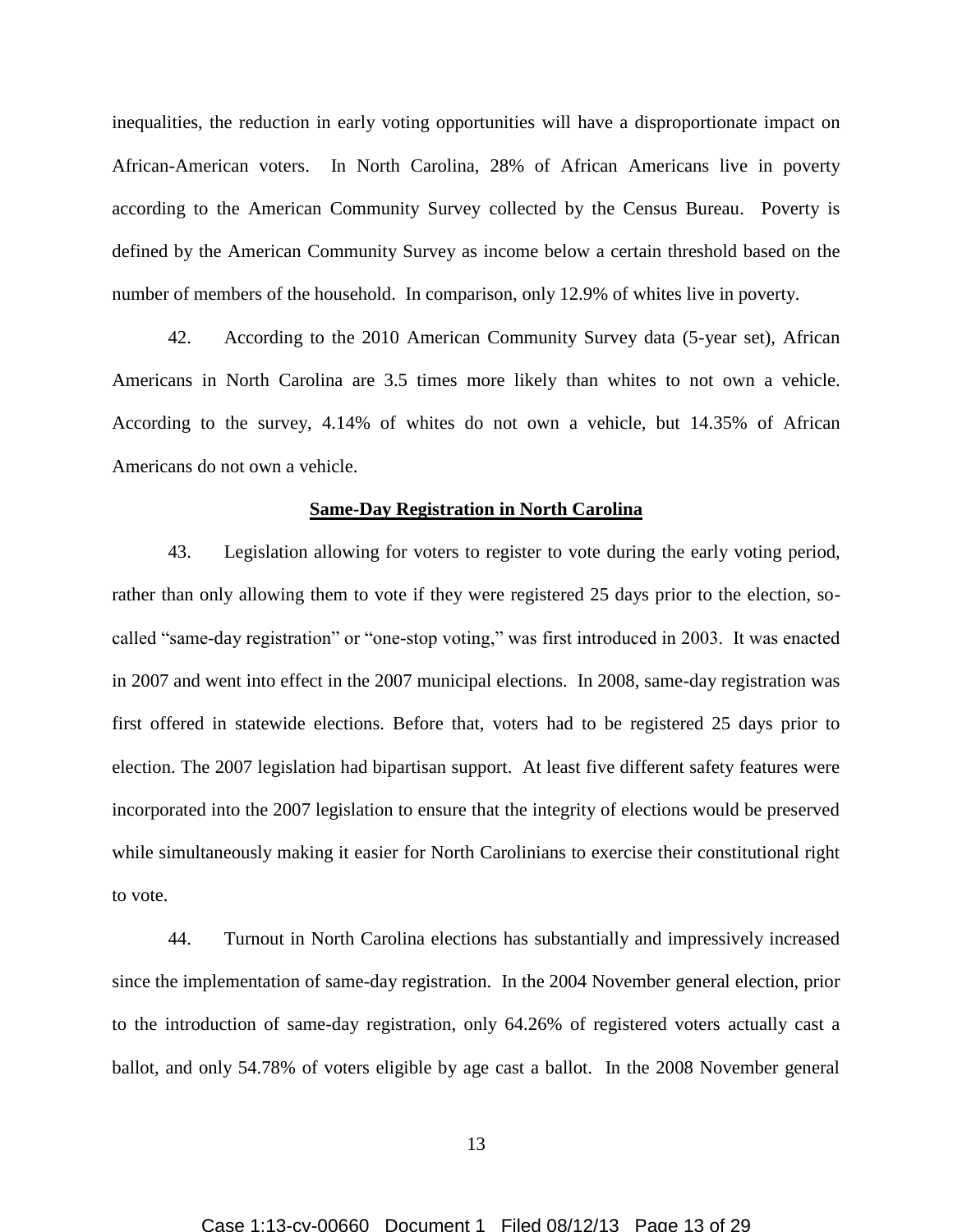election, the first presidential election in which same-day registration was offered, 69.53% of registered voters cast a ballot, and 60.91% of all voters eligible by age cast a ballot. That trend held in 2012. In the 2012 November general election, 68.42% of all registered voters cast a ballot, and 60.71% of all voters eligible by age cast a ballot.

45. North Carolinians extensively utilize same-day registration to register to vote for the first time and to make changes to their registrations while voting. In the 2012 general election, 97,357 voters registered to vote using same-day registration, and 152,565 voters used same-day registration to update their registrations at a one-stop early voting site.

46. During early voting in the 2008 Presidential election, 104,966 voters registered to vote using same-day registration, and 148,018 voters used same-day registration to update their registrations at a one-stop early voting site.

47. Part 16 of VIVA prohibits same-day Voter Registration, eliminating a means of voting utilized by approximately 100,000 voters during each of the last two presidential general elections.

48. The effect of prohibiting same-day registration will be felt most keenly by African-American voters, who disproportionately utilize same-day registration to register to vote or to update their registration. During early voting before the 2012 presidential general election, at least 34.01% of all new registrations using same-day registration were made by African-American voters, despite the fact that African Americans constituted only 22.45% of the registered voters and 23.08% of the actual (turned out) voters for that election. During that same period, at least 44.99% of all changed registrations using same-day registration were made by African-American voters. During early voting before the 2008 presidential general election, at least 35.32% of all new registrations using same-day registration were made by African-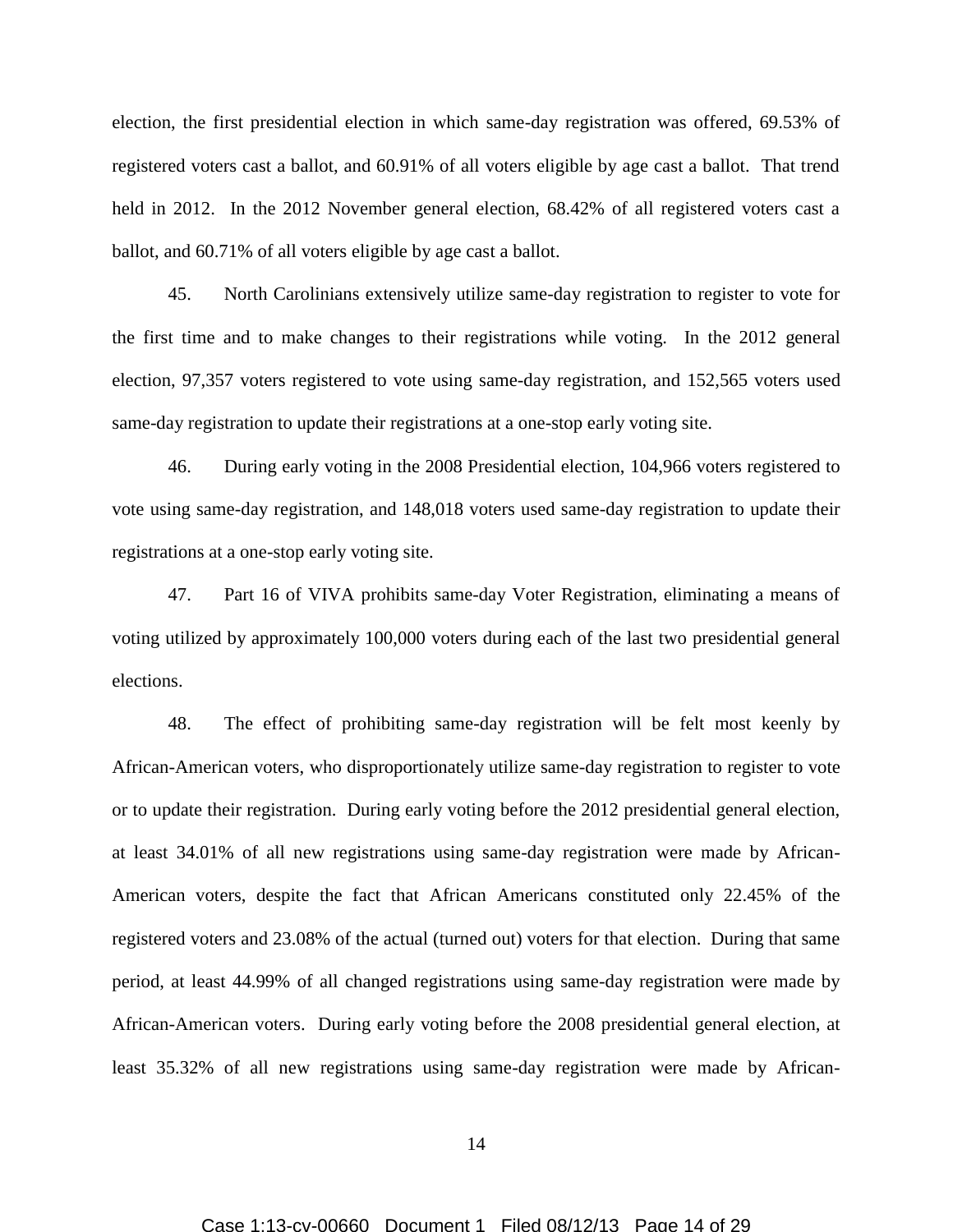American voters, despite the fact that African Americans constituted only 21.69% of the registered voters and 22.32% of the actual (turned out) voters for that election. During that same period, at least 36.21% of all changed registrations using same-day registration were made by African-American voters.

49. One reason that African-American voters are more likely to use same-day registration is that they are more likely to move than their white counterparts. According to the 2010 5-year Selected Population Tables from the 2006-2010 American Community Survey, in North Carolina, 20% of African Americans lived in a different house in 2010 than in 2009, compared to 14.3% of whites. 17.1% of African Americans had moved within the state, while 2.9% moved from out-of-state, compared to 10.9% of whites moving within the state and 3.4% moving from out-of-state.

50. Poverty also contributes to the disproportionately high usage of same-day registration by African Americans. As noted above, African Americans in North Carolina suffer from poverty at a substantially higher rate than do whites. In general, individuals living in poverty tend to have lower voter registration rates and move more frequently than other voters.

### **"Out of Precinct" Voting in North Carolina**

51. Prior to the enactment of VIVA, North Carolina election law allowed for a voter who went to vote in a precinct to which he or she was not assigned, or an incorrect precinct, to cast a provisional ballot. The county board of elections would count that voter's provisional ballot for all ballot items on which it determined the individual was eligible under state or federal law to vote. This ensured that a voter who went to or was directed to the wrong precinct would not be disenfranchised with respect to his vote for upper-ticket races such as President,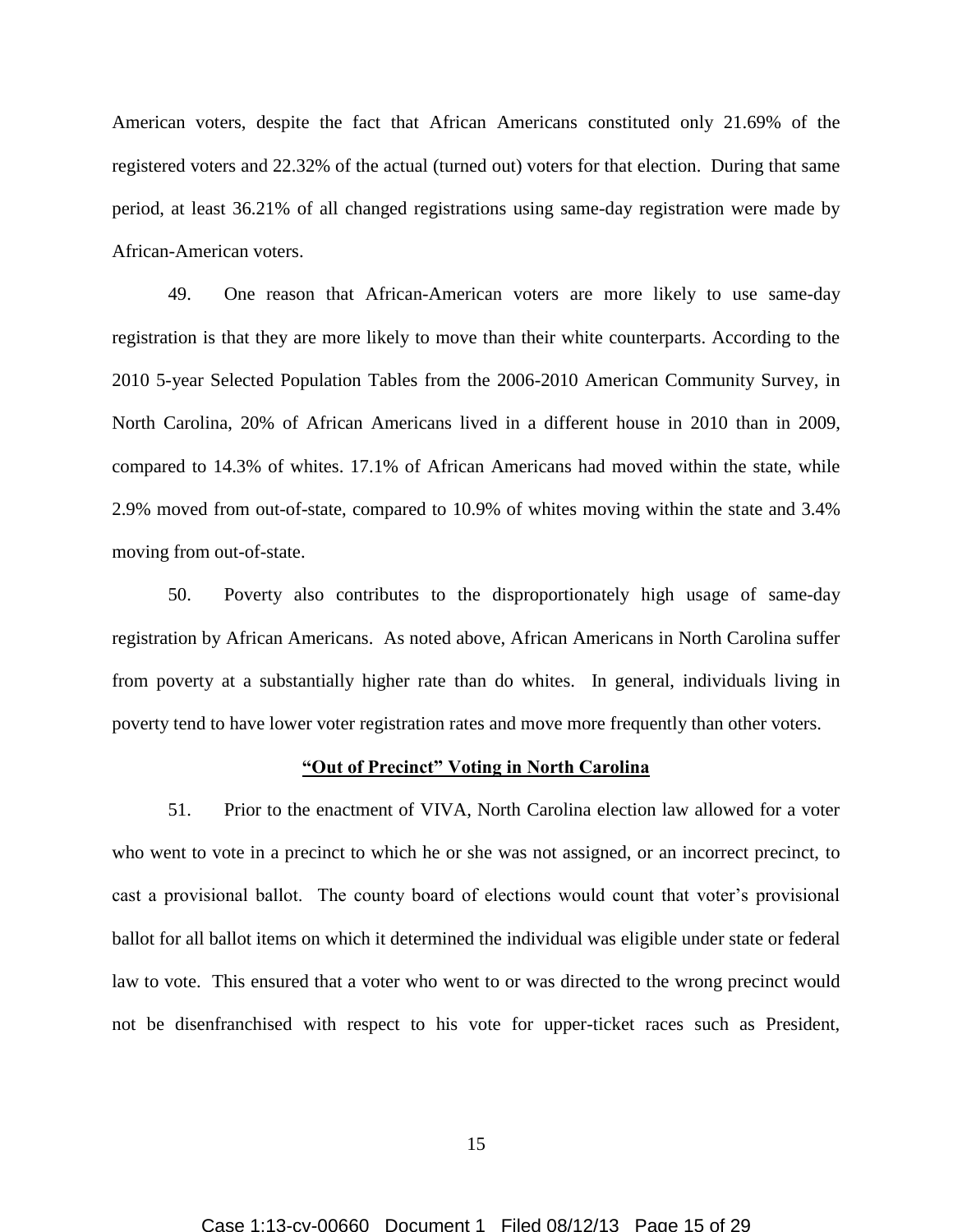Governor, U.S. Senate, and other offices for which the voter was eligible to cast a ballot. This

had been the law since 2001.

52. In legislation enacted in 2005, the General Assembly made the following

findings:

(4) When it enacted G.S. 163-166.11, it was then and is now the intent of the General Assembly that any individual who is a registered voter in a county but whose name does not appear on the official list of registered voters at the voting place at which that voter appears be allowed to cast a provisional official ballot. (5) When it enacted G.S. 163-166.11, it was then and is now the intent of the General Assembly that all provisional ballots be counted for those ballot items for which a voter was eligible to vote. In enacting G.S. 163-166.11 in 2003, the General Assembly was fully mindful of and intended to reinforce the fact that prior statutory enactments in 2001 had already recognized the right of a voter to cast a provisional ballot and to have that ballot counted for all items for which that voter was eligible to vote….

(9) The General Assembly takes note of the fact that of those registered voters who happened to vote provisional ballots outside their resident precincts on the day of the November 2004 General Election, a disproportionately high percentage were African-American….

(11) It would be fundamentally unfair to discount the provisional official ballots cast by properly registered and duly qualified voters…"

S.L. 2005-2, § 1.

53. The State Board of Elections keeps data on the reasons for the casting of provisional ballots. For provisional ballots that are cast because the voter was in the wrong precinct, the provisional ballot is categorized as an "out of precinct" provisional ballot.

54. In the 2012 presidential general election, 7,486 "out of precinct" provisional

ballots were cast, and 89.6% of those were either accepted or partially accepted.

55. Part 49.3 of VIVA provides that provisional ballots "shall not be counted if the voter did not vote in the proper precinct," even when the voter casting the provisional ballot is eligible under state or federal law to vote on certain items on that ballot.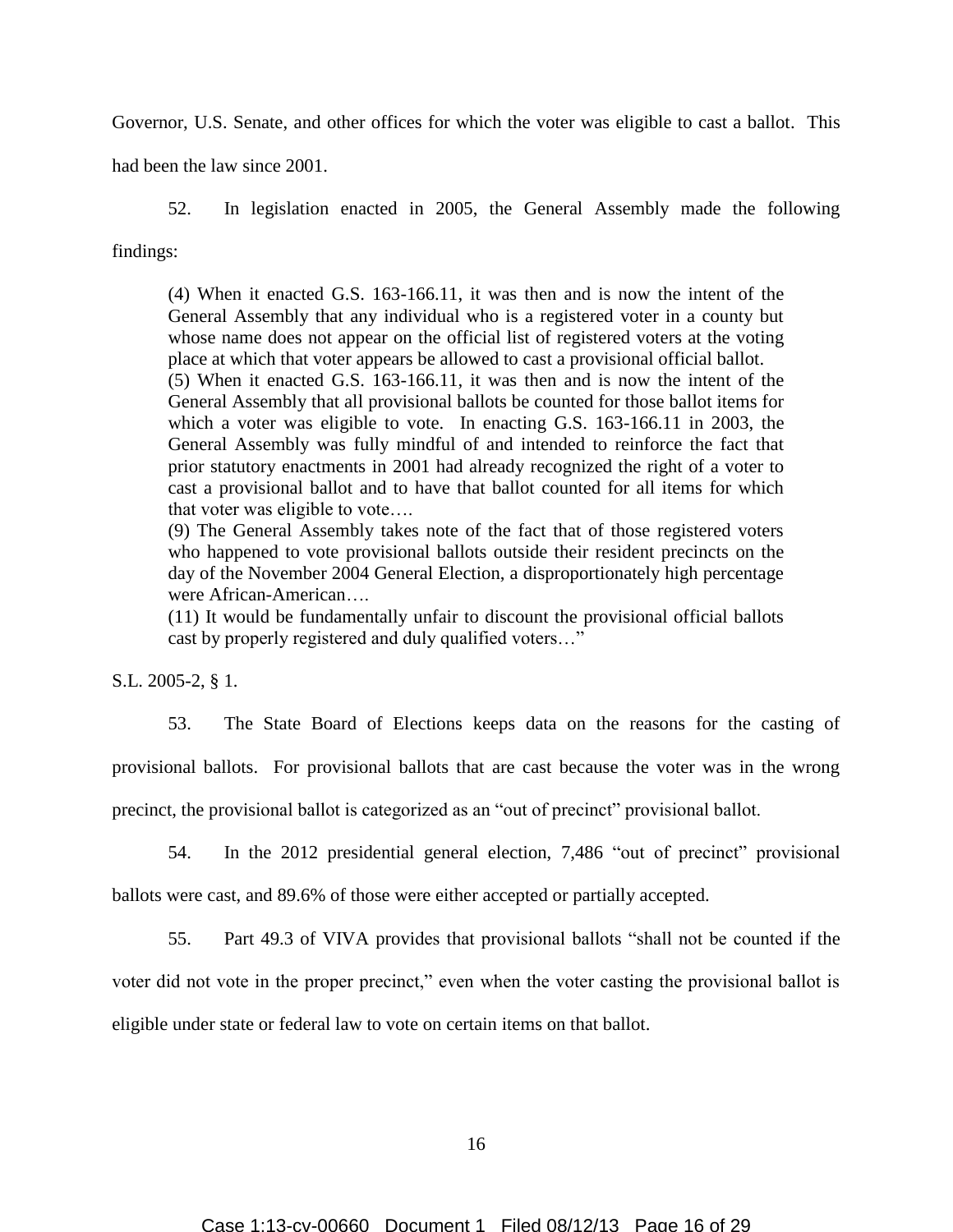56. As with the other challenged provisions, the prohibition on counting "out of precinct" provisional ballots will have a disparate impact on African Americans, who are disproportionately likely to cast "out of precinct" provisional ballots. In the 2012 presidential general election, African Americans cast at least 30.8% of all "out of precinct" provisional ballots, despite constituting only 22.45% of the registered voters and 23.08% of the actual (turned out) voters in that election. Of those "out of precinct" ballots cast by African-American voters, 93.4% were accepted or partially accepted.

57. Black voters disproportionately live in low-income neighborhoods without access to transportation or flexible work schedules that might allow them to get to their home precincts.

### **The History and Current Pattern of Racial Discrimination in North Carolina**

58. North Carolina has a long and sad history of official discrimination against African Americans, including official discrimination in voting that has touched upon the right of African Americans and other people of color to register, vote, or otherwise participate in the democratic process. Over the past 30 years in North Carolina, there have been over thirty (30) successful cases brought under Section 2 of the Voting Rights Act and forty (40) objections to discriminatory changes to voting laws lodged by the Department of Justice under Section 5 of the Voting Rights Act, 42 U.S.C. § 1973b, many of which were based in whole or in part on findings of discriminatory purpose. Based on concerns about intimidation at the polling place, the United States Justice Department sent federal observers to North Carolina to help enforce federal voting rights laws that protect ballot access in the November 2012 general election.

59. Up through recent history, political campaigns in North Carolina have been characterized by overt or subtle racial appeals, including discriminatory campaign tactics and racial appeals in elections deliberately and demonstrably designed to keep African Americans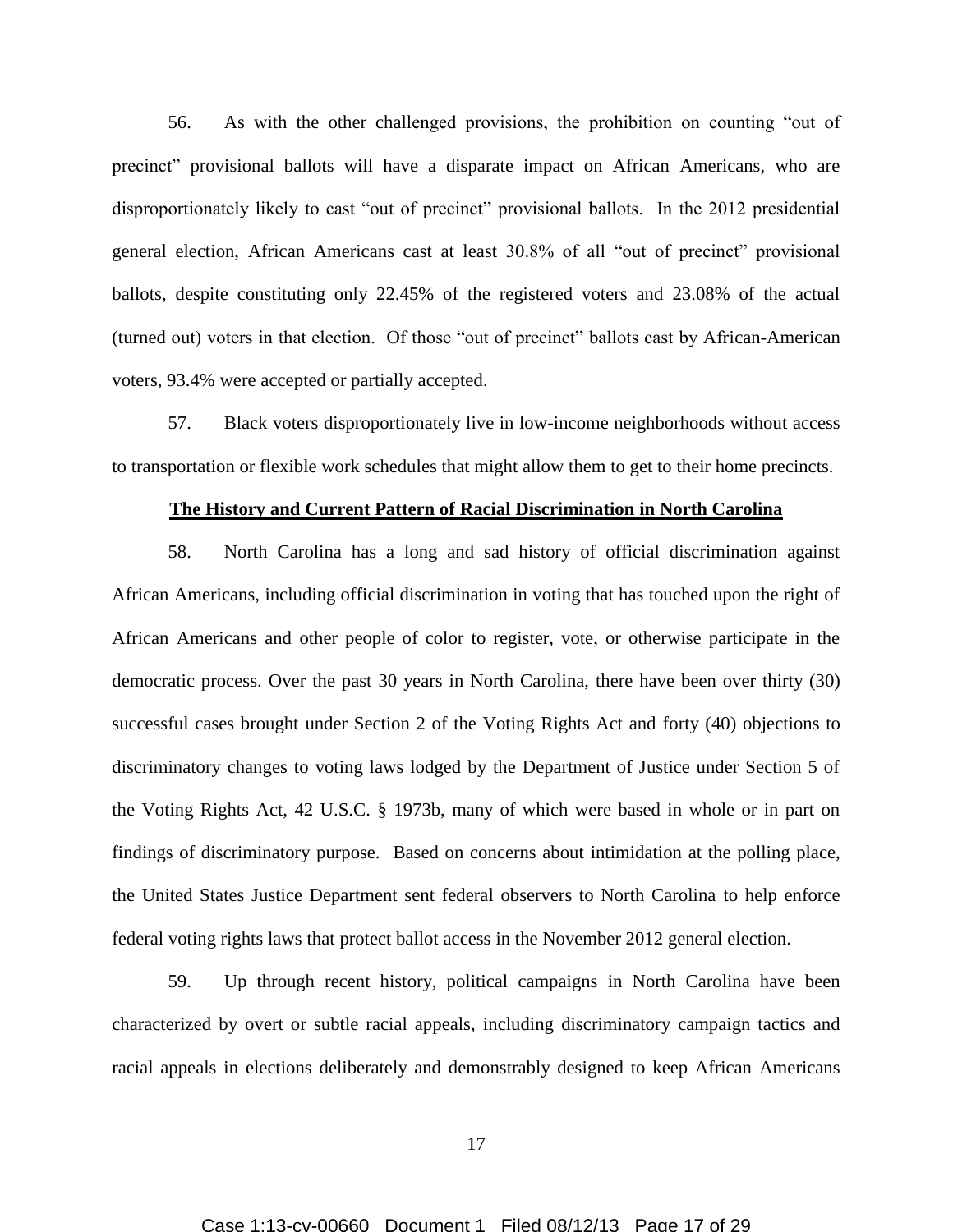from registering and turning out to vote. Such tactics continue to affect the ability of African Americans to participate in the political process.

60. Elected officials in North Carolina demonstrate a lack of responsiveness to the interests of minority communities.

61. The present effects of current and past discrimination affect the ability of African-American voters to participate effectively in the political process.

62. There is a significant history and ongoing pattern of discrimination in education, housing, employment and health services in North Carolina which causes African Americans as a group to have less access to transportation and health care, and to be less well-educated, less well-housed, lower-paid, and more likely to live in poverty than their white counterparts. Past and ongoing discrimination in these areas causes higher rates of poverty amongst African Americans. This hinders the ability of African Americans to participate effectively in the political process, causing African Americans to be more likely to rely on the very modes of participation (such as early voting and same-day registration) that are reduced or eliminated by the challenged provisions.

# **Legislative History of House Bill 589 (VIVA)**

63. During the last week of the 2013 legislative session, the North Carolina General Assembly enacted sweeping changes to North Carolina's election laws, undoing many of the improvements made to access to the ballot in the last fourteen years.

64. House Bill 589 was first introduced in the House on April 4, 2013, and proposed changes to the State's requirements for proving identity when voting in person and some changes to how absentee ballots are requested and submitted. It contained no provisions that affected early voting, same-day registration, or "out of precinct" voting.

18

#### Case 1:13-cv-00660 Document 1 Filed 08/12/13 Page 18 of 29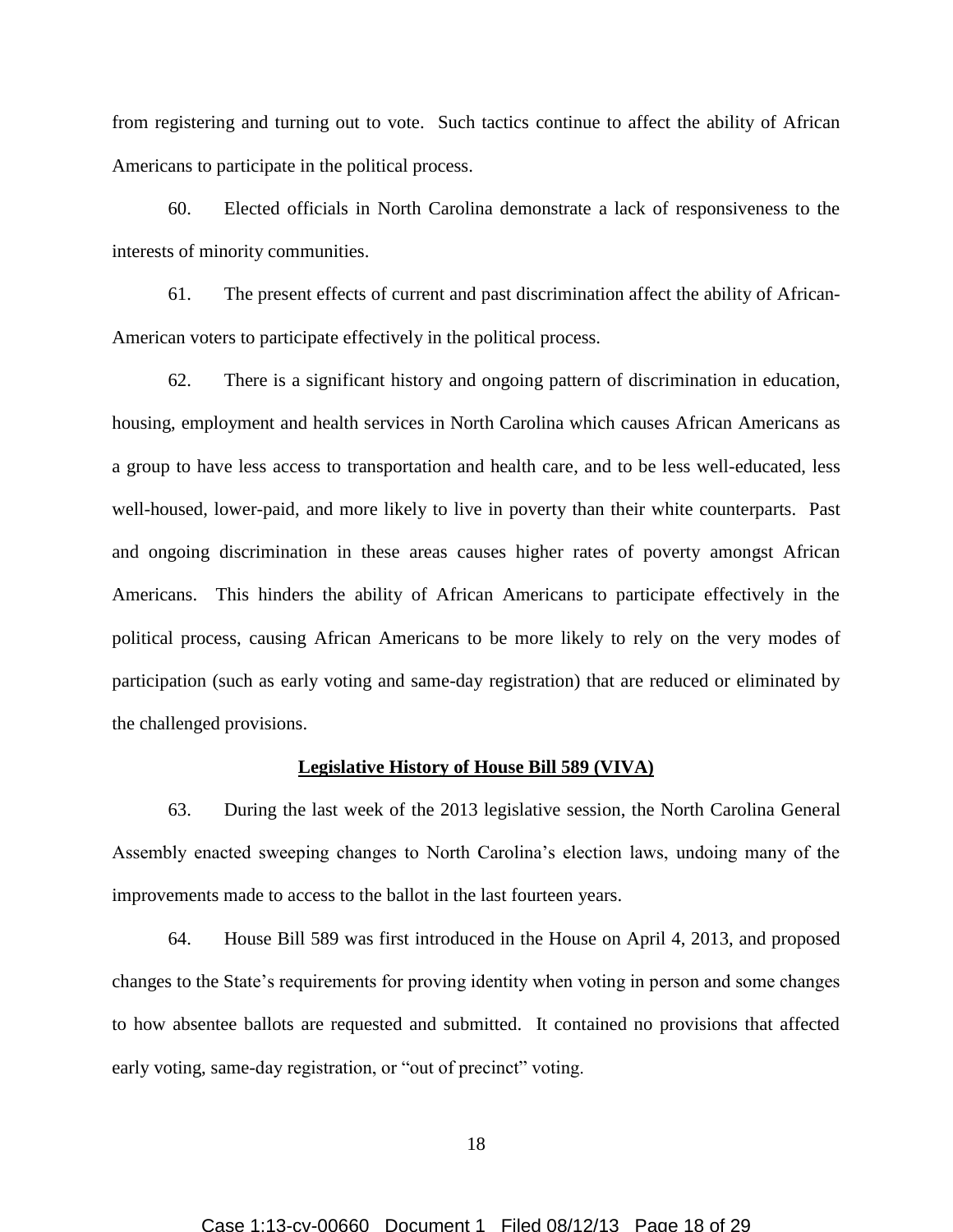65. On April 24, 2013, the bill passed Third Reading in the House and was referred to the Committee on Rules and Operation of the Senate. The bill at that point still contained no provisions that affected early voting, same-day registration, or "out of precinct" voting.

66. The Senate took no action on House Bill 589 for three months, until July 23, 2013, at which point an amendment was offered that dramatically increased the scope of the bill. In addition to even stricter government-issued photo ID requirements for in-person voters, the amended House Bill 589 at that point included: reductions in early voting; the elimination of same-day registration; a provision that explicitly prevented county boards of election from counting "out of precinct" voting; the elimination of discretion for county boards of elections to direct that polls remain open for an additional hour on Election Day; the elimination of preregistration for 16- and 17-year-olds; the elimination in flexibility for the county boards of election to open early voting sites at different hours within a county; the elimination of straight party ticket voting; the authorization of rogue poll observers to challenge voters with an expanded range of authority; added regulations that make it more difficult to add satellite polling sites for the elderly or voters with disabilities; and many more changes.

67. These drastic changes were introduced only one day before the Senate passed the amended bill and only two days before the House passed the bill.

68. Specifically, Part 16 of the bill prohibits same-day voter registration, repealing G.S. 163-82.6A (except for subsection (e)).

69. Part 25 of the bill amends G.S. 163-227.2 to cut a full week off of the early voting period. Early voting now may only begin the second Thursday before an election, rather than the third Thursday before an election. Part 25 also amends G.S. 163-227.2 to end early voting on the last Saturday before an election at 1:00 P.M., where counties had previously been authorized to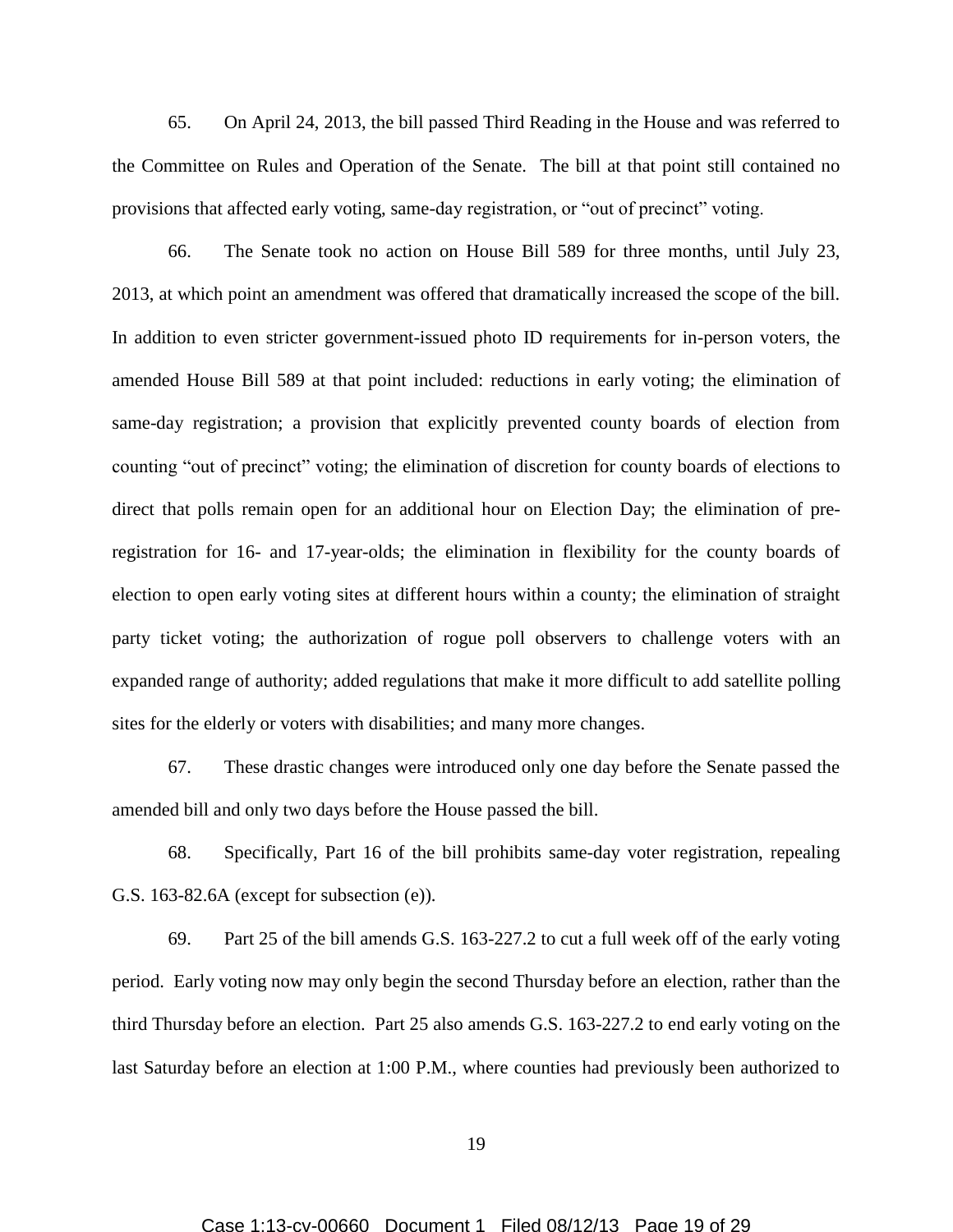conduct voting on that day until 5:00 P.M. Although, as a practical matter, early voting sites and hours are not interchangeable to voters, Part 25 of the bill treats them as fungible. It permits each county to reduce the total number of early voting hours offered, so long as the county offsets a reduction in early voting hours by operating additional early voting sites. The ability of this provision to mitigate for the loss of a week of early voting is further undermined by another provision of law, Part  $25.1(g)$ , which requires that all early voting sites within each county be open uniformly for the same days of operation and same number of hours of operation on each day. This deprives County Boards of Elections of the flexibility to keep certain early sites open later, depending on community needs. Moreover, despite the fact that a reduction in early voting days will translate to longer lines to vote on Election Day, Part 33 of the bill amends G.S. 163- 166.01 to eliminate the discretion of county boards of elections to direct polls to remain open an additional hour on Election Day under extraordinary circumstances.

70. Part 49.3 of the bill amends G.S. 163-166.11(5) to note that provisional ballots "shall not be counted if the voter did not vote in the proper precinct" even when the individual casting the provisional ballot is eligible under state or federal law to vote on certain ballot items on the provisional ballot.

71. During the Senate Committee hearing, the Senate floor debate, and the House floor debate, all conducted within the last 48 hours of the legislative session, members of the General Assembly were made aware of the burdens that these changes would place on the exercise of the franchise of all North Carolinians. The members were also made aware of the disparate negative impact that the reduction in early voting, the elimination of same-day registration, and the prohibition on the counting of "out of precinct" provisional ballots would have on African Americans.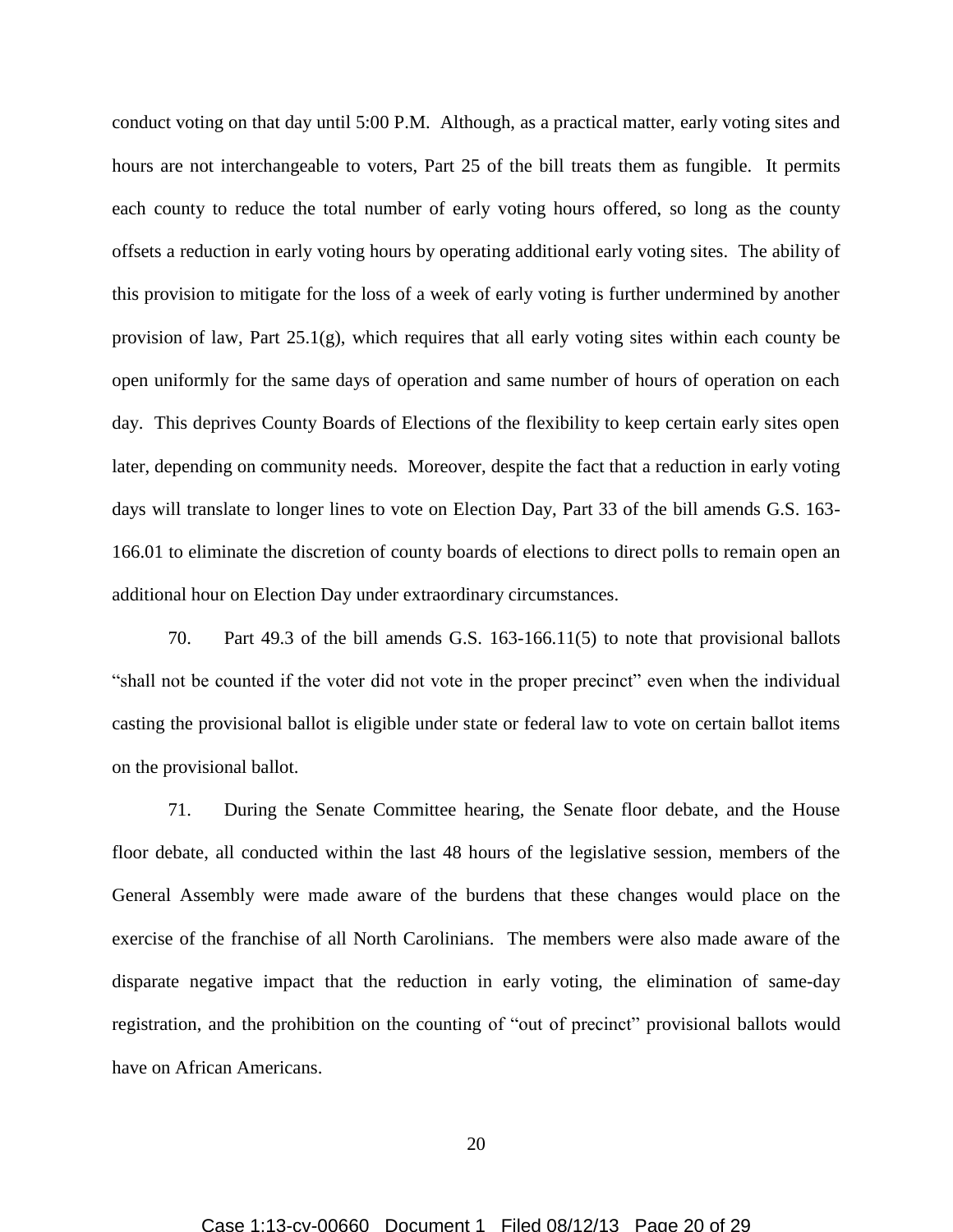72. The reduction in early voting, the elimination of same-day registration, and the prohibition on the counting of "out of precinct" ballots are not supported by any plausible rationales or benefits to the State, even cost. Indeed, a former Executive Director of the State Board of Elections, has publicly opined that reducing the early voting period would cause more congestion on the remaining voting days and would require more staff training and recruitment for polling stations, resulting in more expenses to the State and to counties.

73. Not a single African-American member of the House or the Senate voted in favor of House Bill 589.

74. VIVA is only one of many measures the General Assembly has passed with full knowledge of the resulting negative effects on African Americans. For example, the General Assembly repealed the landmark Racial Justice Act, which allowed judges to reduce the sentence of a death-row inmate to life in prison without parole if the inmate could prove that racial bias was a factor in their sentence.

# **FIRST CLAIM FOR RELIEF**

(Denial of Equal Protection under the  $14<sup>th</sup>$  Amendment to the U.S. Constitution Pursuant to 42

### U.S.C. § 1983)

75. Plaintiffs rely herein upon all of the paragraphs of this Complaint. The equal protection clause of the Fourteenth Amendment prohibits the states from "deny[ing] to any person within its jurisdiction the equal protection of the laws." U.S. Const. amend. XIV, § 1. This provision also prohibits states from imposing severe burdens upon the fundamental right to vote unless they are narrowly tailored to advance a compelling state interest. It requires that any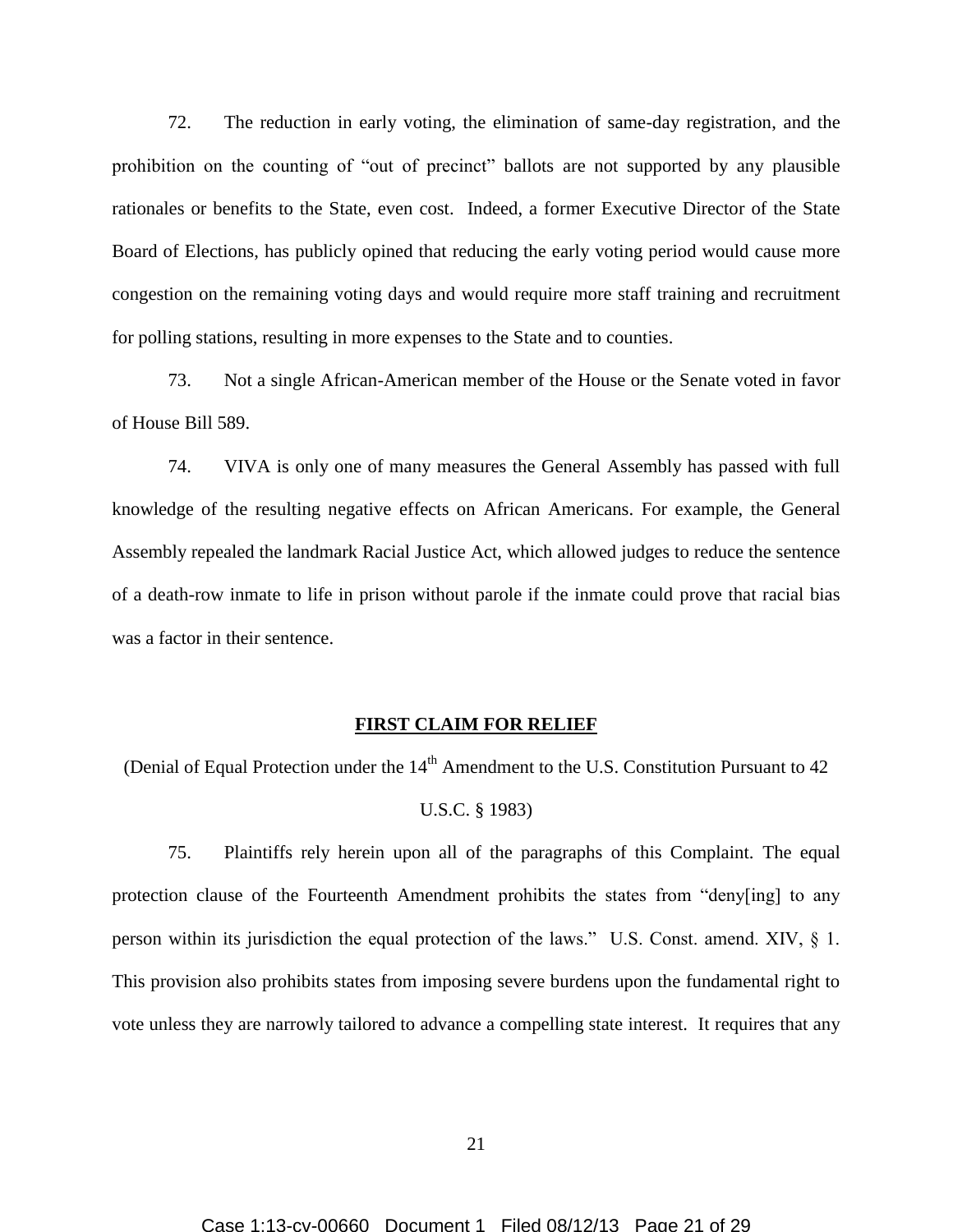state election law that imposes reasonable and non-discriminatory restrictions on the right to vote be justified by an important state regulatory interest. The court:

must weigh "the character and magnitude of the asserted injury to the rights protected by the First and Fourteenth Amendments that the plaintiff seeks to vindicate" against "the precise interests put forward by the State as justifications for the burden imposed by its rule," taking into consideration "the extent to which those interests make it necessary to burden the plaintiff's rights."

*Burdick v. Takushi,* 504 U.S. 428, 434 (1992) (quoting *Anderson v. Celebrezze*, 460 U.S. 780, 789 (1983)).

76. Here, Plaintiffs' right to vote is burdened by the arbitrary and unjustified reduction in early voting days, and the loss of same-day registration and "out of precinct" provisional voting opportunities. Hundreds of thousands of voters relied on these methods of participation in recent elections and will now be denied an opportunity to do so. Voters who cannot adjust to the truncated early voting period, who fail to register in time, or who go to or are directed to vote in the incorrect precinct will be disfranchised. Other voters will encounter longer lines, undue delay, and in many cases, be prevented from voting altogether due to increased congestion during the remaining early voting period and on Election Day. In contrast, there are no plausible benefits to the State.

# **SECOND CLAIM FOR RELIEF**

(Denial of Equal Protection under the  $14<sup>th</sup>$  Amendment to the U.S. Constitution Pursuant to 42

## U.S.C. § 1983)

77. Plaintiffs rely herein upon all of the paragraphs of this Complaint.

78. The equal protection clause of the Fourteenth Amendment prohibits the states from "deny[ing] to any person within its jurisdiction the equal protection of the laws." U.S.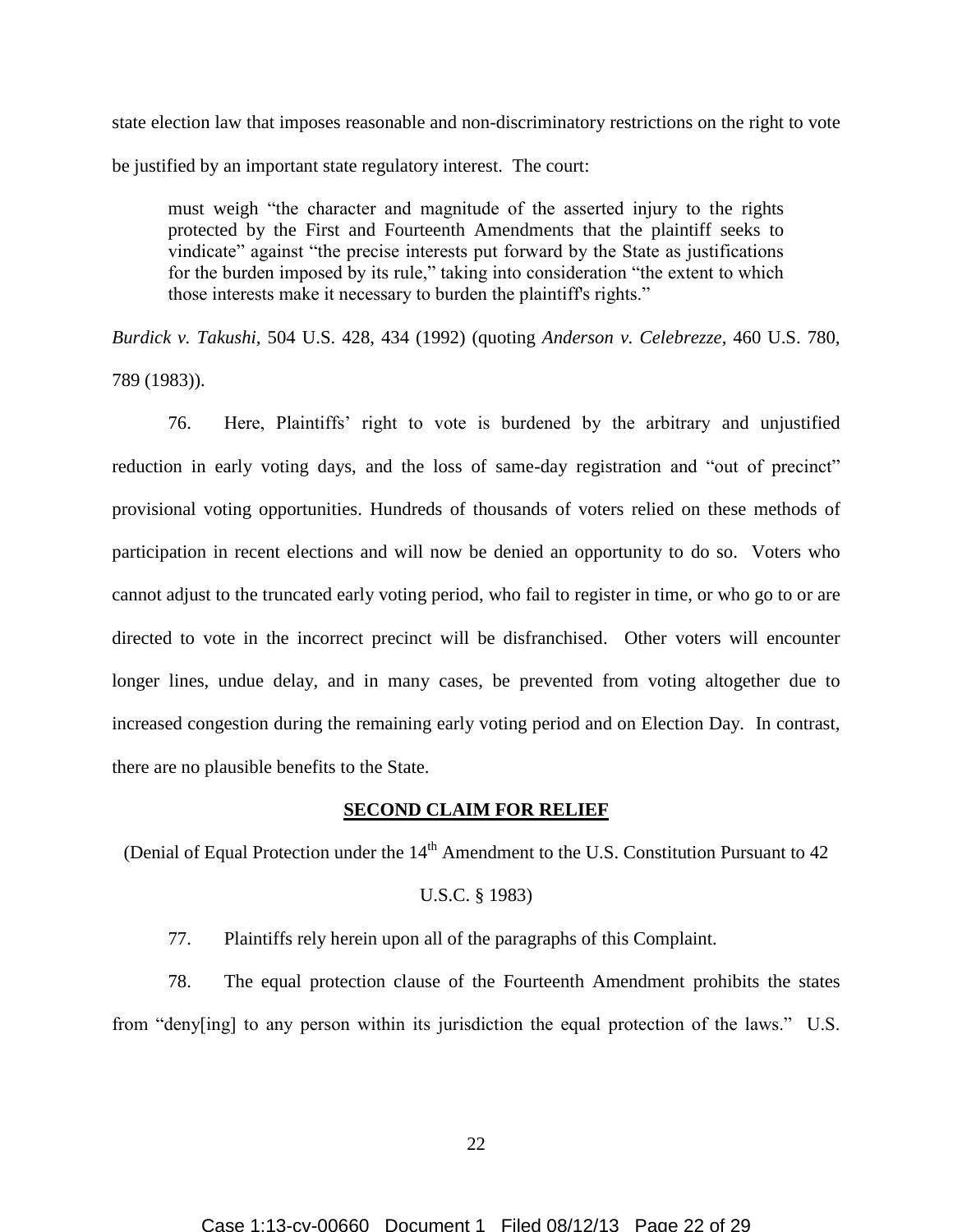Const. amend. XIV, § 1. This provision prevents a state and its officials from discriminatorily or arbitrarily treating qualified voters differently on account of their race or skin color.

79. A motivating purpose behind VIVA was to suppress the turnout and electoral participation of African-American voters, who disproportionately vote early and use same-day registration and "out of precinct" voting.

80. At the time of the law's enactment, the General Assembly had before it evidence that African-American voters use early voting, same day registration, and "out of precinct" voting at higher rates than white voters. The General Assembly eliminated or reduced these ballot access opportunities with knowledge that such action would affect African-American voters at substantially higher rates than white voters. The legislature enacted HB 589 with minimal public debate on an extremely compressed legislative schedule, with the bill passing both houses of the legislature after only two days of debate on its full contents.

81. Both the discriminatory effect of a statute and its legislative history are relevant factors in analyzing a statute for discriminatory intent. *Vill. of Arlington Heights v. Metro. Hous. Dev. Corp*, 429 U.S. 252 (1977).

82. Evidence in the record before the General Assembly shows that VIVA was enacted with the intent to discriminate against African-American voters.

## **THIRD CLAIM FOR RELIEF**

(Section 2 of Voting Rights Act of 1965, 42 U.S.C. § 1973)

83. Plaintiffs rely herein upon all of the paragraphs of this Complaint.

84. Section 2 of the Voting Rights Act of 1965, 42 U.S.C. § 1973(a) provides:

(a) No voting qualification or prerequisite to voting or standard, practice, or procedure shall be imposed or applied by any State or political subdivision in a manner which results in a denial of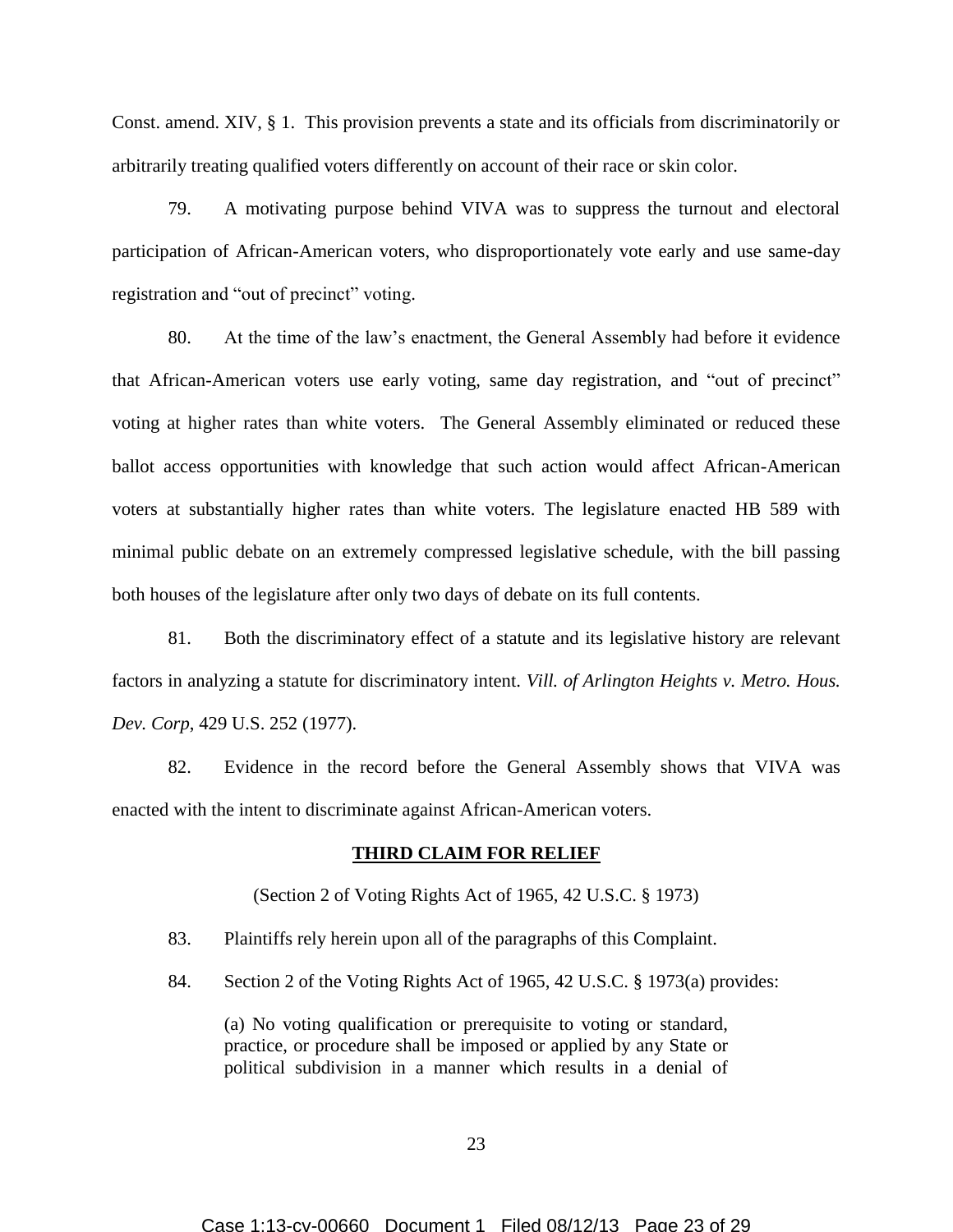abridgment of the right of any citizen of the United States to vote on account of race or color.

85. African-American citizens in North Carolina, as a group, disproportionately participate in early in-person voting, utilize same-day registration opportunities during early voting, and utilize "out of precinct" voting opportunities on Election Day. They do so in part because, as a group, African Americans' ability to participate effectively in the political process has been hindered by discrimination and resulting socio-economic inequalities.

86. The changes in G.S. 163-227 that reduce the number of days in which early voting is allowed, from 17 days to 10 days, and reduce the number of hours offered on early voting the last Saturday before an election, were enacted with the intention of suppressing the votes of African-American voters in violation of Section 2 of the Voting Rights Act, 42 U.S.C. § 1973.

87. The changes in G.S. 163-227 that reduce the number of days in which early voting is allowed, from 17 days to 10 days, and reduce the number of hours offered on early voting the last Saturday before an election, will result in the denial or abridgment of the right to vote of the individual Plaintiffs and others on account of race or color in violation of Section 2 of the Voting Rights Act, 42 U.S.C. § 1973.

88. The reduction in early voting will interact with social and historical conditions which are themselves largely due to discrimination in areas such as education, employment, housing, health services, and voting—to cause an inequality in the opportunities enjoyed by African-American and white voters to elect their preferred representatives.

89. Under the totality of the circumstances, the reduction in early voting will result in the dilution of African-American voting strength.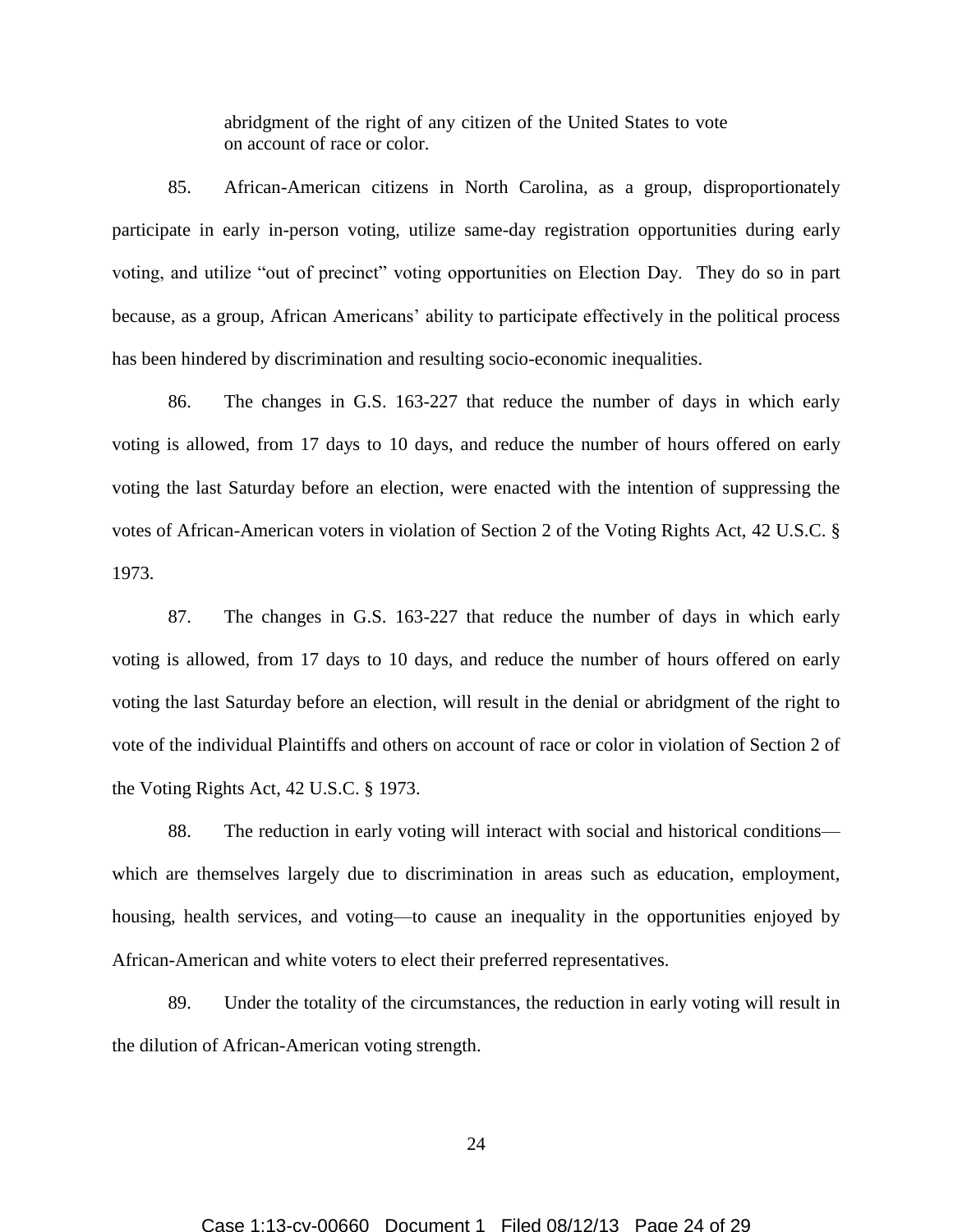90. The change in G.S. 163-82.6A that prohibits same-day registration was enacted with the intention of suppressing the votes of African-American voters in violation of Section 2 of the Voting Rights Act, 42 U.S.C. § 1973.

91. The change in G.S. 163-82.6A that prohibits same-day registration will result in the denial or abridgment of the right to vote of the individual Plaintiffs and others on account of race or color in violation of Section 2 of the Voting Rights Act, 42 U.S.C. § 1973.

92. The prohibition on same-day registration will interact with social and historical conditions—which are themselves largely due to discrimination in areas such as education, employment, housing, health services, and voting—to cause an inequality in the opportunities enjoyed by African-American and white voters to elect their preferred representatives.

93. Under the totality of the circumstances, the prohibition on same-day registration will result in the dilution of African-American voting strength.

94. The change in G.S. 163-166.11(5) that prohibits the acceptance or partial acceptance of "out of precinct" provisional ballots was enacted with the intention of suppressing the votes of African-American voters in violation of Section 2 of the Voting Rights Act, 42 U.S.C. § 1973.

95. The change in G.S. 163-166.11(5) that prohibits the acceptance or partial acceptance of "out of precinct" provisional ballots will result in the denial or abridgment of the right to vote of the individual Plaintiffs and others on account of race or color in violation of Section 2 of the Voting Rights Act, 42 U.S.C. § 1973.

96. The prohibition on counting "out of precinct" provisional ballots will interact with social and historical conditions—which are themselves largely due to discrimination in areas such as education, employment, housing, health services, and voting—to cause an inequality in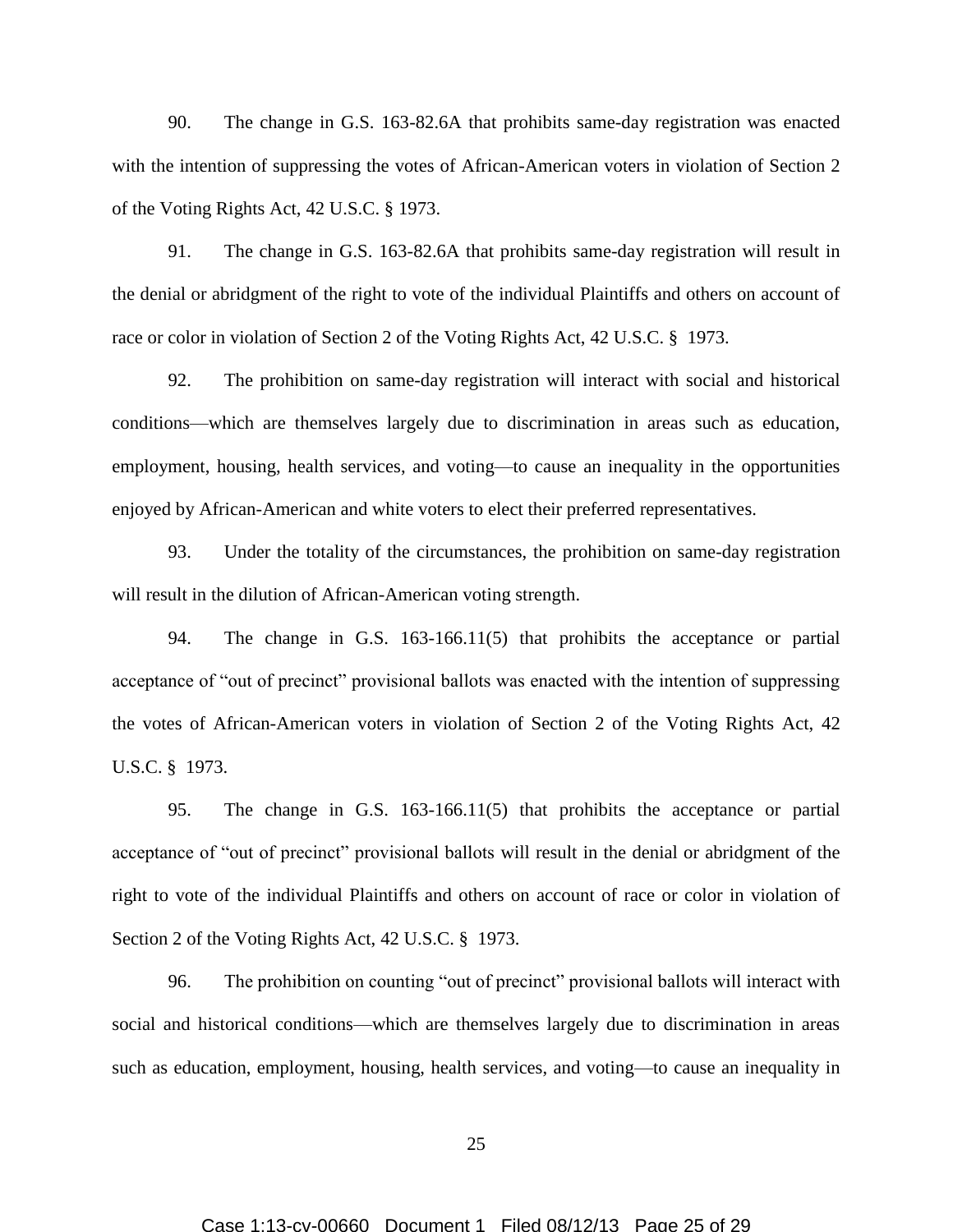the opportunities enjoyed by African-American and white voters to elect their preferred representatives.

97. Under the totality of circumstances, the prohibition on the counting of "out of

precinct" provisional ballots will result in the dilution of African-American voting strength.

# **FOURTH CLAIM FOR RELIEF**

(Section 3(c) of Voting Rights Act of 1965, 42 U.S.C. § 1973)

- 98. Plaintiffs rely herein upon all of the paragraphs of this Complaint.
- 99. Section 3(c) of the Voting Rights Act provides as follows:

If in any proceeding instituted by the Attorney General or an aggrieved person under any statute to enforce the voting guarantees of the fourteenth or fifteenth amendment in any state or political subdivision the court finds that violations of the fourteenth or fifteenth amendment justifying equitable relief have occurred within the territory of such a state or political subdivision, the court, in addition to such relief as it may grant, shall retain jurisdiction for such a period as it may deem appropriate and during such period no voting qualification or prerequisite to voting or standard, practice, or procedure with respect to voting different from that in force or effect at the time the proceeding was commenced shall be enforced unless and until the court finds that such qualification, prerequisite, standard, practice, or procedure does not have the purpose and will not have the effect of denying or abridging the right to vote on account of race or color, or in contravention of the voting guarantees set forth in section 1973b(f)(2) of this title: Provided, that such qualification, prerequisite, standard, practice, or procedure may be enforced if the qualification, prerequisite, standard, practice, or procedure has been submitted by the chief legal officer or other appropriate official of such State or subdivision to the Attorney General and the Attorney General has not interposed an objection within sixty days after such submission, except that neither the court's finding nor the Attorney General's failure to object shall bar a subsequent action to enjoin enforcement of such qualification, prerequisite, standard, practice or procedure.

42 U.S.C. § 1973a(c).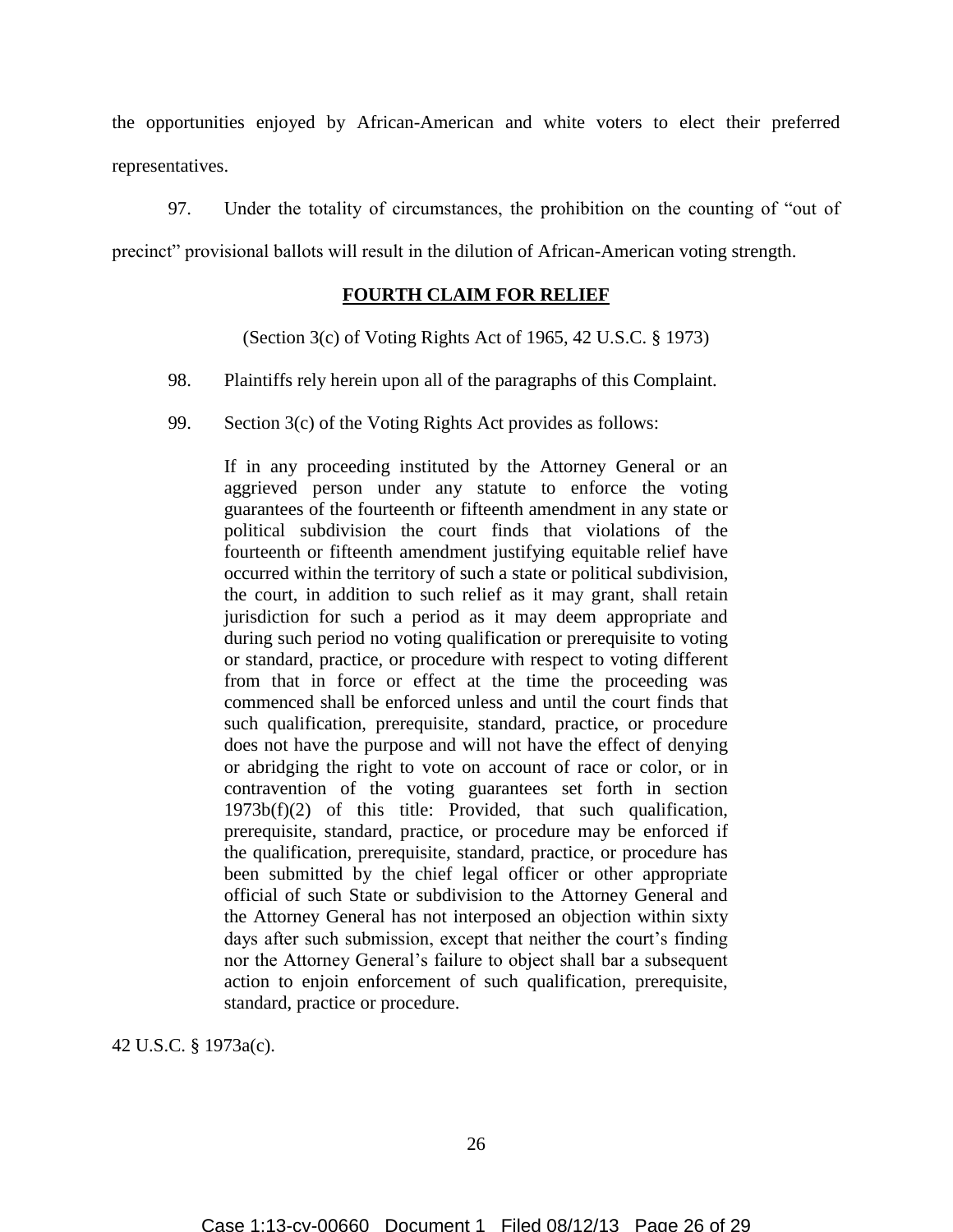100. Section 3(c) requires that a court, after finding that a jurisdiction has committed constitutional violations, in addition to any equitable remedy imposed, retain jurisdiction for a time it deems appropriate and require that the jurisdiction obtain preclearance from the court or the Attorney General for any changes to designated voting practices or procedures. This is known as "bail-in" or "pocket trigger."

101. Here, the General Assembly has discriminated against African Americans and other voters of color in violation of the Fourteenth Amendment, and thus coverage under Section 3(c) is mandated under the Voting Rights Act.

### **PRAYER FOR RELIEF**

WHEREFORE, Plaintiffs ask that the Court:

1. Declare that the challenged provisions of VIVA violate the equal protection clause of the Fourteenth Amendment to the United States Constitution and the Voting Rights Act of 1965; and

2. Declare that the rights and privileges of Plaintiffs will be irreparably harmed without the intervention of this Court to secure those rights for the exercise thereof in a timely and meaningful manner; and

3. Enjoin preliminarily and permanently the Defendants, their agents, officers and employees, from enforcing or giving any effect to the provisions of VIVA that relate to early voting or one-stop voting (same-day registration) in any election, "out of precinct" voting, and the discretion of county boards of elections to direct polls to remain open an additional hour on Election Day; and

4. Retain jurisdiction for such a period as it may deem appropriate, and during such period, no voting qualification or prerequisite to voting or standard, practice, or procedure with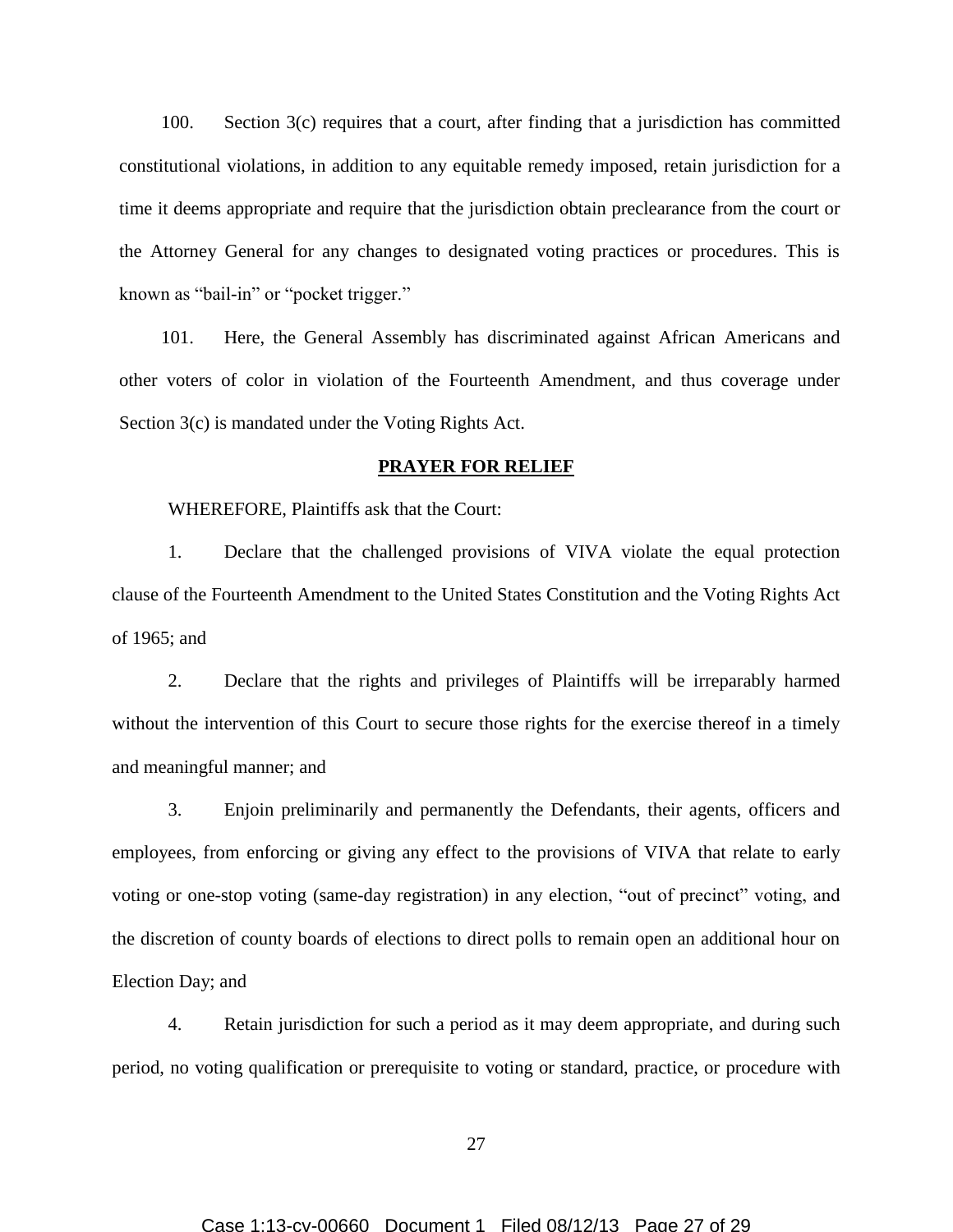respect to voting different from that in force or effect at the time the proceeding was commenced shall be enforced unless and until the Court finds that such qualification, prerequisite, standard, practice, or procedure does not have the purpose and will not have the effect of denying or abridging the right to vote on account of race or color, or in contravention of the voting guarantees set forth in section 1973b(f)(2) of the Voting Rights Act.

5. Make all further orders as are just, necessary, and proper to preserve Plaintiffs' constitutional rights to participate equally in elections; and

6. Award Plaintiffs their costs, disbursements and reasonable attorneys' fees incurred in bringing this action pursuant to 42 U.S.C. §§ 1988, 1973*l*(e); and

7. Grant such other relief as the Court deems just and proper.

Dated this 12th day of August, 2013.

## /s/ Allison J. Riggs

Anita S. Earls (State Bar # 15597) Allison J. Riggs (State Bar # 40028) Clare R. Barnett (State Bar #42678) Southern Coalition for Social Justice 1415 Highway 54, Suite 101 Durham, NC 27707 Telephone: 919-323-3380 ext. 115 Facsimile: 919-323-3942 E-mail: [anita@southerncoalition.org](mailto:anita@southerncoalition.org)

Dale Ho\* ACLU Voting Rights Project 125 Broad Street New York, NY 10004 (212) 549-2693 [dale.ho@aclu.org](mailto:dale.ho@aclu.org) \**appearing pursuant to Local Rule 83.1(d)*